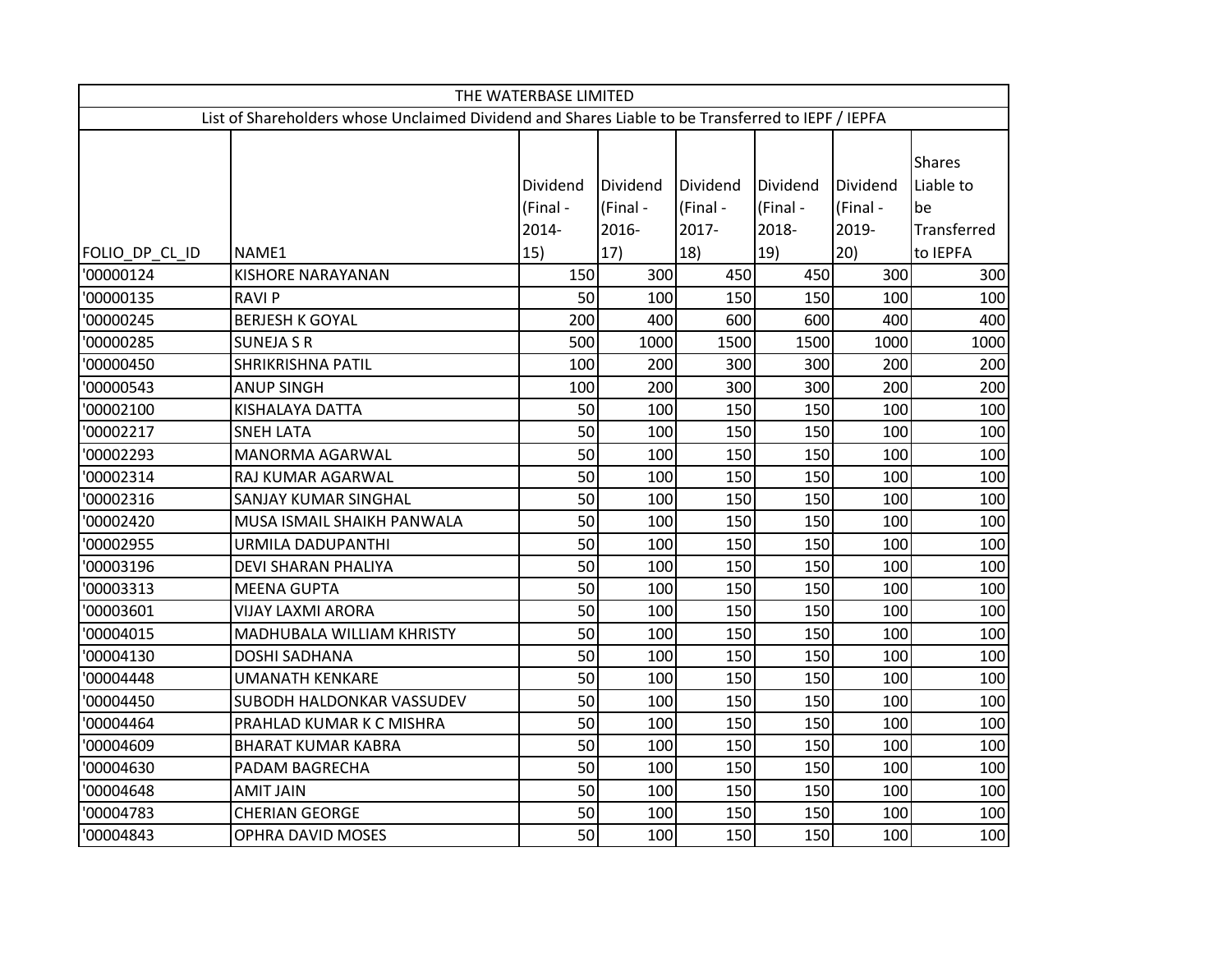| '00004902 | CHHAYAKUMARI JITENDRARAI DOSHI | 50 | 100 | 150 | 150 | 100 | 100 |
|-----------|--------------------------------|----|-----|-----|-----|-----|-----|
| '00004964 | MANOJ H RAMCHANDANI            | 50 | 100 | 150 | 150 | 100 | 100 |
| '00005095 | RAVINDRA AMRITLAL MEHTA        | 50 | 100 | 150 | 150 | 100 | 100 |
| '00005110 | <b>PAREKH CV</b>               | 50 | 100 | 150 | 150 | 100 | 100 |
| '00005373 | <b>SONU SAGUN MHARDOLKAR</b>   | 50 | 100 | 150 | 150 | 100 | 100 |
| '00005457 | <b>AMRIK HEER KAUR</b>         | 50 | 100 | 150 | 150 | 100 | 100 |
| '00005470 | PORAS R DESHMUKH               | 50 | 100 | 150 | 150 | 100 | 100 |
| '00005503 | <b>HIRALAL D PATEL</b>         | 50 | 100 | 150 | 150 | 100 | 100 |
| '00005658 | <b>GAMBHIR SINGH</b>           | 50 | 100 | 150 | 150 | 100 | 100 |
| '00005683 | <b>ALKESH SINHA</b>            | 50 | 100 | 150 | 150 | 100 | 100 |
| '00005700 | DEVI CHARAN DAS AGRAWAL        | 50 | 100 | 150 | 150 | 100 | 100 |
| '00005991 | <b>ANITA N GUPTA</b>           | 50 | 100 | 150 | 150 | 100 | 100 |
| '00006074 | <b>MANJULABEN THAKKAN</b>      | 50 | 100 | 150 | 150 | 100 | 100 |
| '00006107 | AMBIKA SHARMA                  | 50 | 100 | 150 | 150 | 100 | 100 |
| '00006301 | <b>JAGADEESAN S</b>            | 50 | 100 | 150 | 150 | 100 | 100 |
| '00006448 | SATYANARAYANA GUDIVADA         | 50 | 100 | 150 | 150 | 100 | 100 |
| '00006510 | <b>PUSHPA S JAIN</b>           | 50 | 100 | 150 | 150 | 100 | 100 |
| '00006596 | <b>KAMALA DEVI</b>             | 50 | 100 | 150 | 150 | 100 | 100 |
| '00006622 | PHATEHA GANDHI                 | 50 | 100 | 150 | 150 | 100 | 100 |
| '00006807 | HIMANSHU N GANDHI              | 50 | 100 | 150 | 150 | 100 | 100 |
| '00006839 | PATWARDHAN HARESH MANOHAR      | 50 | 100 | 150 | 150 | 100 | 100 |
| '00007156 | RAM SWAROOP KHANDELWAL         | 50 | 100 | 150 | 150 | 100 | 100 |
| '00007236 | <b>ANIL KUMAR JOHARI</b>       | 50 | 100 | 150 | 150 | 100 | 100 |
| '00007375 | HANSABEN BABUBHAI BURKHAWALA   | 50 | 100 | 150 | 150 | 100 | 100 |
| '00007554 | JAIN B P                       | 50 | 100 | 150 | 150 | 100 | 100 |
| '00007799 | KAILASH CHAND CHANDAK          | 50 | 100 | 150 | 150 | 100 | 100 |
| '00008094 | PARVEEN KUMAR                  | 50 | 100 | 150 | 150 | 100 | 100 |
| '00008096 | <b>NIDHI SINGH</b>             | 50 | 100 | 150 | 150 | 100 | 100 |
| '00008155 | <b>HIMANSHU BAKSHI</b>         | 50 | 100 | 150 | 150 | 100 | 100 |
| '00008156 | <b>SHYAMA BAKSHI</b>           | 50 | 100 | 150 | 150 | 100 | 100 |
| '00008197 | <b>MAHESH KUMAR</b>            | 50 | 100 | 150 | 150 | 100 | 100 |
| '00008211 | <b>BANSAL B B</b>              | 50 | 100 | 150 | 150 | 100 | 100 |
| '00008313 | <b>ASHOK KUMAR SARIN</b>       | 50 | 100 | 150 | 150 | 100 | 100 |
| '00008320 | <b>SURINDERNATH MEHTA</b>      | 50 | 100 | 150 | 150 | 100 | 100 |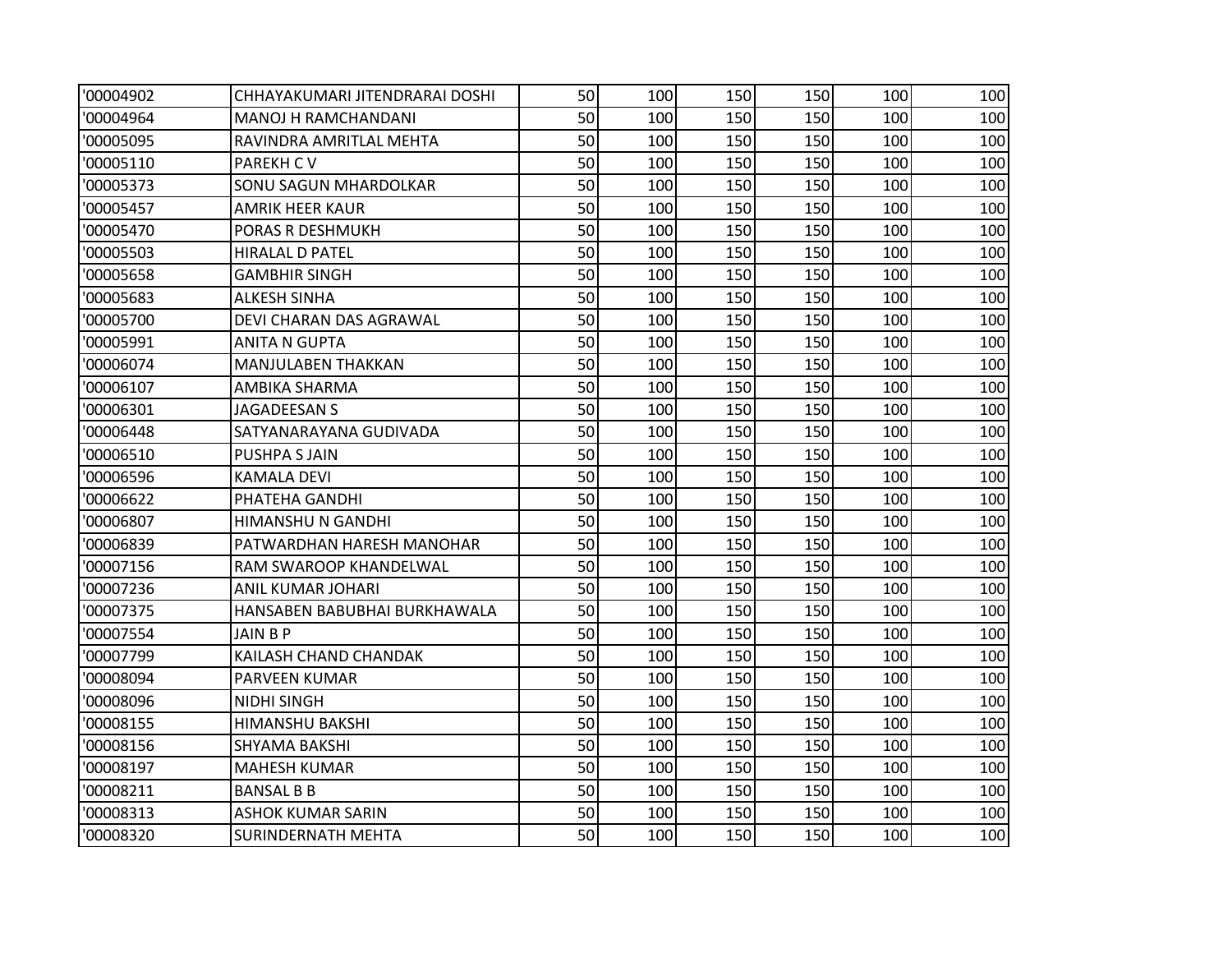| '00008329 | <b>NIRULA RK</b>         | 50  | 100 | 150 | 150 | 100 | 100 |
|-----------|--------------------------|-----|-----|-----|-----|-----|-----|
| '00008445 | <b>RATI KHARE</b>        | 50  | 100 | 150 | 150 | 100 | 100 |
| '00008774 | <b>KANTA DEVI</b>        | 50  | 100 | 150 | 150 | 100 | 100 |
| '00008792 | <b>MANMOHAN ANEJA</b>    | 50  | 100 | 150 | 150 | 100 | 100 |
| '00008885 | <b>ASHOK KUMAR</b>       | 50  | 100 | 150 | 150 | 100 | 100 |
| '00008900 | RAVI KUMAR MEHTA         | 50  | 100 | 150 | 150 | 100 | 100 |
| '00008938 | <b>NEERAJ KUMAR</b>      | 50  | 100 | 150 | 150 | 100 | 100 |
| '00009040 | <b>MANISH AGRAWAL</b>    | 50  | 100 | 150 | 150 | 100 | 100 |
| '00009129 | <b>MADHABI GANGULY</b>   | 50  | 100 | 150 | 150 | 100 | 100 |
| '00009154 | SRIMOHAN CHOWDHURY       | 50  | 100 | 150 | 150 | 100 | 100 |
| '00009190 | <b>SANJAY CHANDAK</b>    | 50  | 100 | 150 | 150 | 100 | 100 |
| '00009320 | SABITA BHATTACHARYA      | 50  | 100 | 150 | 150 | 100 | 100 |
| '00009387 | <b>BISWANATH DUTTA</b>   | 150 | 300 | 450 | 300 | 200 | 200 |
| '00009406 | PRATIVA MOITRA           | 50  | 100 | 150 | 150 | 100 | 100 |
| '00009606 | KADIYALA SOMNATH         | 50  | 100 | 150 | 150 | 100 | 100 |
| '00009661 | MEENA KUMARI AGRAWAL     | 50  | 100 | 150 | 150 | 100 | 100 |
| '00009713 | RAJU G V R               | 50  | 100 | 150 | 150 | 100 | 100 |
| '00010135 | <b>SURESH D R</b>        | 50  | 100 | 150 | 150 | 100 | 100 |
| '00010213 | RAMA KRISHNAIAH CHETTY V | 50  | 100 | 150 | 150 | 100 | 100 |
| '00010293 | DAYA C MENDON            | 50  | 100 | 150 | 150 | 100 | 100 |
| '00010319 | SATYA MOHAN CHUNDURU     | 50  | 100 | 150 | 150 | 100 | 100 |
| '00010379 | BHARATI P                | 50  | 100 | 150 | 150 | 100 | 100 |
| '00010460 | RADHAKRISHNA RAO KASA    | 50  | 100 | 150 | 150 | 100 | 100 |
| '00010771 | <b>NEETA KARIA</b>       | 50  | 100 | 150 | 150 | 100 | 100 |
| '00010867 | RATNAKUMAR B             | 50  | 100 | 150 | 150 | 100 | 100 |
| '00010946 | PADMANABHAN              | 50  | 100 | 150 | 150 | 100 | 100 |
| '00010950 | <b>NALINI GONDHKAR</b>   | 50  | 100 | 150 | 150 | 100 | 100 |
| '00011130 | RAMKANYA LAKHOTIYA       | 50  | 100 | 150 | 150 | 100 | 100 |
| '00011175 | RANGANATAN YELCHUR       | 50  | 100 | 150 | 150 | 100 | 100 |
| '00011201 | PRAKASH KHANDELWAL OM    | 50  | 100 | 150 | 150 | 100 | 100 |
| '00011293 | <b>SURESH KUMAR</b>      | 50  | 100 | 150 | 150 | 100 | 100 |
| '00011337 | <b>HEMRAJ GOYAL</b>      | 50  | 100 | 150 | 150 | 100 | 100 |
| '00011371 | PAWAN KUMAR              | 50  | 100 | 150 | 150 | 100 | 100 |
| '00011412 | <b>MOHAN SINGH</b>       | 50  | 100 | 150 | 150 | 100 | 100 |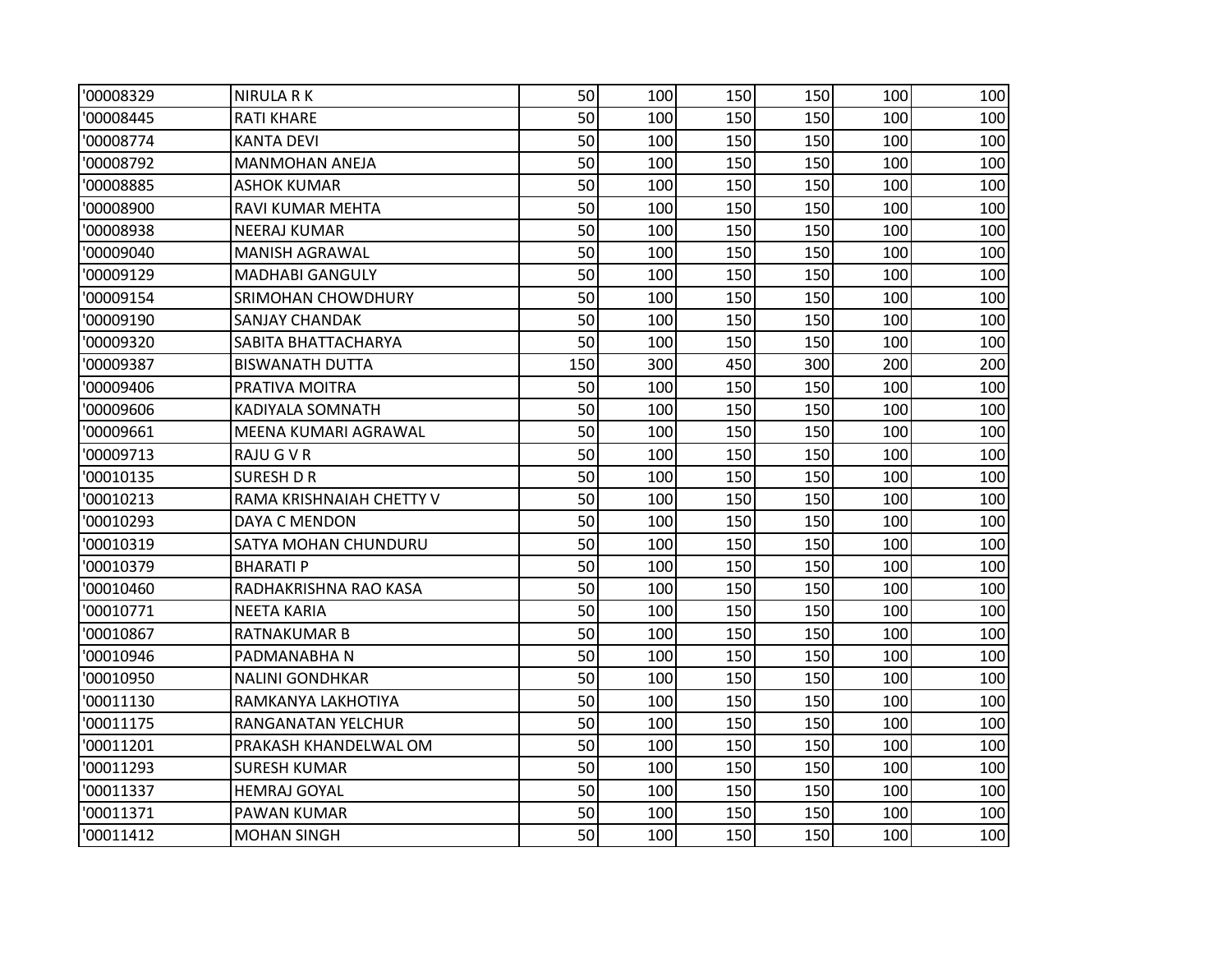| '00011450 | POOJA GOYAL                   | 50  | 100 | 150 | 150 | 100 | 100 |
|-----------|-------------------------------|-----|-----|-----|-----|-----|-----|
| '00011518 | <b>MAHESH KUMAR</b>           | 50  | 100 | 150 | 150 | 100 | 100 |
| '00011595 | <b>RAM NARAIN</b>             | 50  | 100 | 150 | 150 | 100 | 100 |
| '00011602 | <b>KIRAT SINGH</b>            | 50  | 100 | 150 | 150 | 100 | 100 |
| '00011836 | <b>SWATI DAS</b>              | 50  | 100 | 150 | 150 | 100 | 100 |
| '00011844 | <b>KEDARNATH DAS</b>          | 50  | 100 | 150 | 150 | 100 | 100 |
| '00011975 | VIVEK LUTHRA                  | 50  | 100 | 150 | 150 | 100 | 100 |
| '00012020 | <b>GAURI SHANKER SINGH</b>    | 50  | 100 | 150 | 150 | 100 | 100 |
| '00012025 | DEEPAK KUMAR SHAH             | 50  | 100 | 150 | 150 | 100 | 100 |
| '00012091 | SAJANBA GOHIL                 | 50  | 100 | 150 | 150 | 100 | 100 |
| '00012133 | LEELABEN BHAGWANDAS JHANGIANI | 50  | 100 | 150 | 150 | 100 | 100 |
| '00012297 | ABHILASH GOVINDBHAI PATEL     | 50  | 100 | 150 | 150 | 100 | 100 |
| '00012578 | <b>DIPAK PATEL</b>            | 50  | 100 | 150 | 150 | 100 | 100 |
| '00012592 | <b>NIPUL PAREKH</b>           | 50  | 100 | 150 | 150 | 100 | 100 |
| '00012773 | <b>NISHANT SHAH</b>           | 50  | 100 | 150 | 150 | 100 | 100 |
| '00012821 | <b>KANDHARI ASHOK</b>         | 50  | 100 | 150 | 150 | 100 | 100 |
| '00013004 | DEEPAK VARMA                  | 50  | 100 | 150 | 150 | 100 | 100 |
| '00013018 | <b>HARJIT SINGH BHATIA</b>    | 50  | 100 | 150 | 150 | 100 | 100 |
| '00013083 | <b>SHEENA MALIK</b>           | 100 | 200 | 300 | 300 | 200 | 200 |
| '00013094 | VEENA MAHAJAN                 | 50  | 100 | 150 | 150 | 100 | 100 |
| '00013097 | SATYA SHARMA                  | 50  | 100 | 150 | 150 | 100 | 100 |
| '00013353 | DARSHAN LAL MEHRA             | 100 | 200 | 300 | 300 | 200 | 200 |
| '00013400 | RAVI DAS MEHROTRA             | 50  | 100 | 150 | 150 | 100 | 100 |
| '00013496 | AHAMADUNNISA BEGUM            | 50  | 100 | 150 | 150 | 100 | 100 |
| '00013797 | <b>DEEPA GUPTA</b>            | 50  | 100 | 150 | 150 | 100 | 100 |
| '00013838 | <b>ANITA SAREEN</b>           | 50  | 100 | 150 | 150 | 100 | 100 |
| '00013856 | <b>BINDU KAPOOR</b>           | 50  | 100 | 150 | 150 | 100 | 100 |
| '00013977 | <b>NEETA TILAK</b>            | 50  | 100 | 150 | 150 | 100 | 100 |
| '00014066 | <b>MOTILAL JAIN</b>           | 50  | 100 | 150 | 150 | 100 | 100 |
| '00014070 | TUSHAR KANTI MUKHERJEE        | 50  | 100 | 150 | 150 | 100 | 100 |
| '00014179 | <b>DEBASISH BARDHAN</b>       | 50  | 100 | 150 | 150 | 100 | 100 |
| '00014355 | SHANTHA SUNDARAM              | 50  | 100 | 150 | 150 | 100 | 100 |
| '00014492 | ZACHARIAH P ZACHARIAH         | 50  | 100 | 150 | 150 | 100 | 100 |
| '00014519 | <b>AMMINI VALSAN</b>          | 50  | 100 | 150 | 150 | 100 | 100 |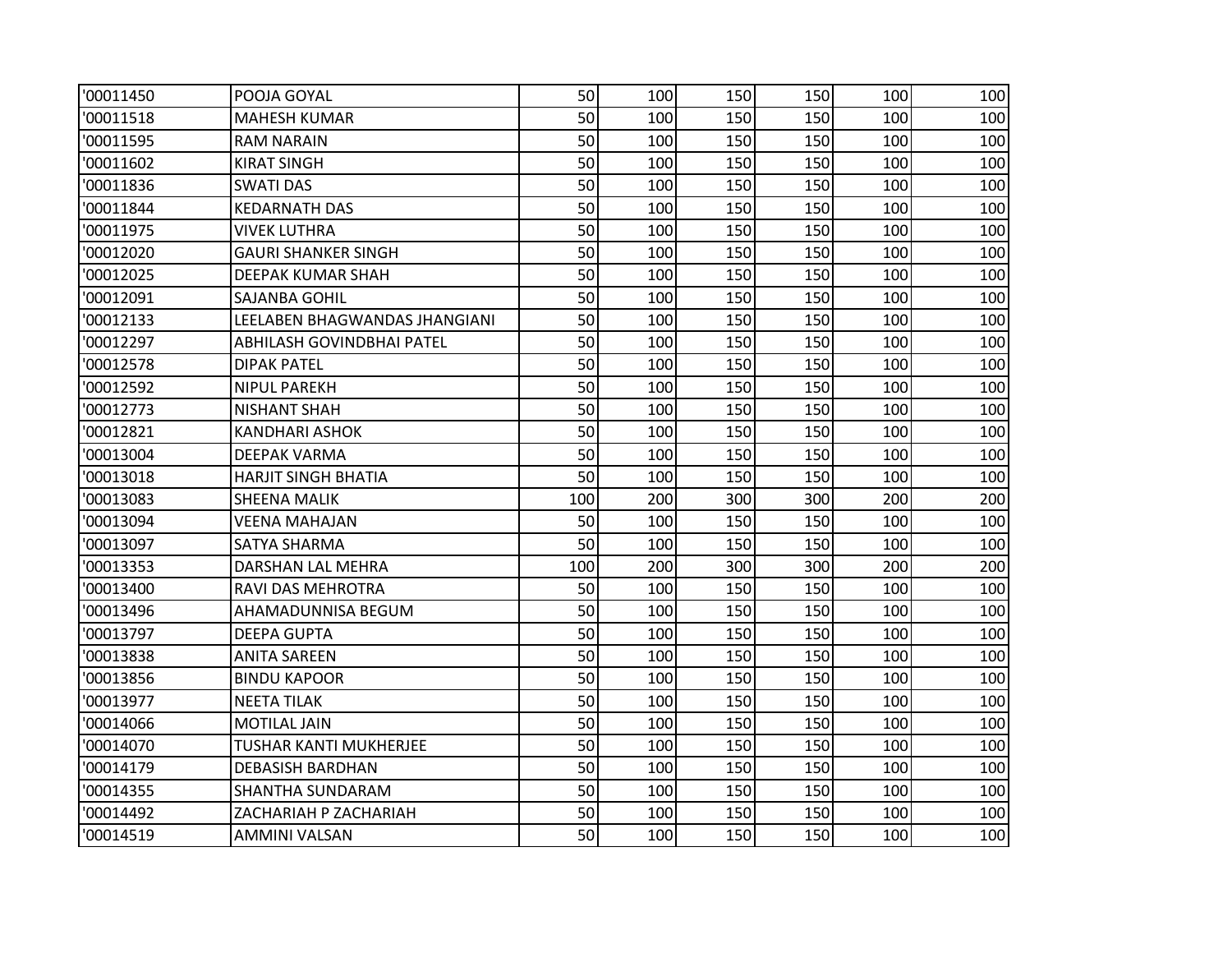| '00014832 | VINA VYAS                    | 50 | 100 | 150 | 150 | 100 | 100 |
|-----------|------------------------------|----|-----|-----|-----|-----|-----|
| '00015179 | PRITI DARUKA                 | 50 | 100 | 150 | 150 | 100 | 100 |
| '00015192 | <b>VIJAY KUMAR SAHU</b>      | 50 | 100 | 150 | 150 | 100 | 100 |
| '00015555 | PAYAL JITENDRA GANDHI        | 50 | 100 | 150 | 150 | 100 | 100 |
| '00015689 | MOIZ ALI                     | 50 | 100 | 150 | 150 | 100 | 100 |
| '00015783 | DULI CHAND AGGARWAL          | 50 | 100 | 150 | 150 | 100 | 100 |
| '00016218 | PARVATHY V                   | 50 | 100 | 150 | 150 | 100 | 100 |
| '00016284 | REKHA JOGLEKAR               | 50 | 100 | 150 | 150 | 100 | 100 |
| '00016327 | PUNAMCHAND JAIN              | 50 | 100 | 150 | 150 | 100 | 100 |
| '00016382 | VIMLA KESWANI                | 50 | 100 | 150 | 150 | 100 | 100 |
| '00016529 | PATHANIA B S                 | 50 | 100 | 150 | 150 | 100 | 100 |
| '00016555 | VARINDA DEVI                 | 50 | 100 | 150 | 150 | 100 | 100 |
| '00016559 | <b>DEVENDER DHINGRA</b>      | 50 | 100 | 150 | 150 | 100 | 100 |
| '00016560 | ANU DHINGRA                  | 50 | 100 | 150 | 150 | 100 | 100 |
| '00016823 | <b>BIJENDER KUMAR SHARMA</b> | 50 | 100 | 150 | 150 | 100 | 100 |
| '00016919 | <b>CHARAN JIT SINGH</b>      | 50 | 100 | 150 | 150 | 100 | 100 |
| '00016972 | VIJENDER KUMAR SHARMA        | 50 | 100 | 150 | 150 | 100 | 100 |
| '00017076 | <b>SUNITA JULKA</b>          | 50 | 100 | 150 | 150 | 100 | 100 |
| '00017097 | <b>AMAR NATH THUKRAL</b>     | 50 | 100 | 150 | 150 | 100 | 100 |
| '00017189 | <b>ASHOK KUMAR BHALLA</b>    | 50 | 100 | 150 | 150 | 100 | 100 |
| '00017193 | <b>DOLLY GUPTA</b>           | 50 | 100 | 150 | 150 | 100 | 100 |
| '00017354 | VIJAY KUMAR SEKSARIA         | 50 | 100 | 150 | 150 | 100 | 100 |
| '00017359 | <b>ASHOK KUMAR SAMOTRA</b>   | 50 | 100 | 150 | 150 | 100 | 100 |
| '00017801 | SARDARI LAL SHAHI            | 50 | 100 | 150 | 150 | 100 | 100 |
| '00017900 | <b>PURN DEVI</b>             | 50 | 100 | 150 | 150 | 100 | 100 |
| '00018149 | <b>PARAMJIT KAUR</b>         | 50 | 100 | 150 | 150 | 100 | 100 |
| '00018225 | ANIL KUMAR MITTAL            | 50 | 100 | 150 | 150 | 100 | 100 |
| '00018575 | LAXMINARAYANA MADISETTI      | 50 | 100 | 150 | 150 | 100 | 100 |
| '00018614 | PADMAJA KONDA                | 50 | 100 | 150 | 150 | 100 | 100 |
| '00018633 | PRAMEELA YADLAPALLI          | 50 | 100 | 150 | 150 | 100 | 100 |
| '00018635 | RAVAMMA PUVVADI              | 50 | 100 | 150 | 150 | 100 | 100 |
| '00018654 | SRINIVASA RAO KOTA           | 50 | 100 | 150 | 150 | 100 | 100 |
| '00018863 | <b>MAMATHATV</b>             | 50 | 100 | 150 | 150 | 100 | 100 |
| '00018945 | <b>MATHEW ALEXANDER</b>      | 50 | 100 | 150 | 150 | 100 | 100 |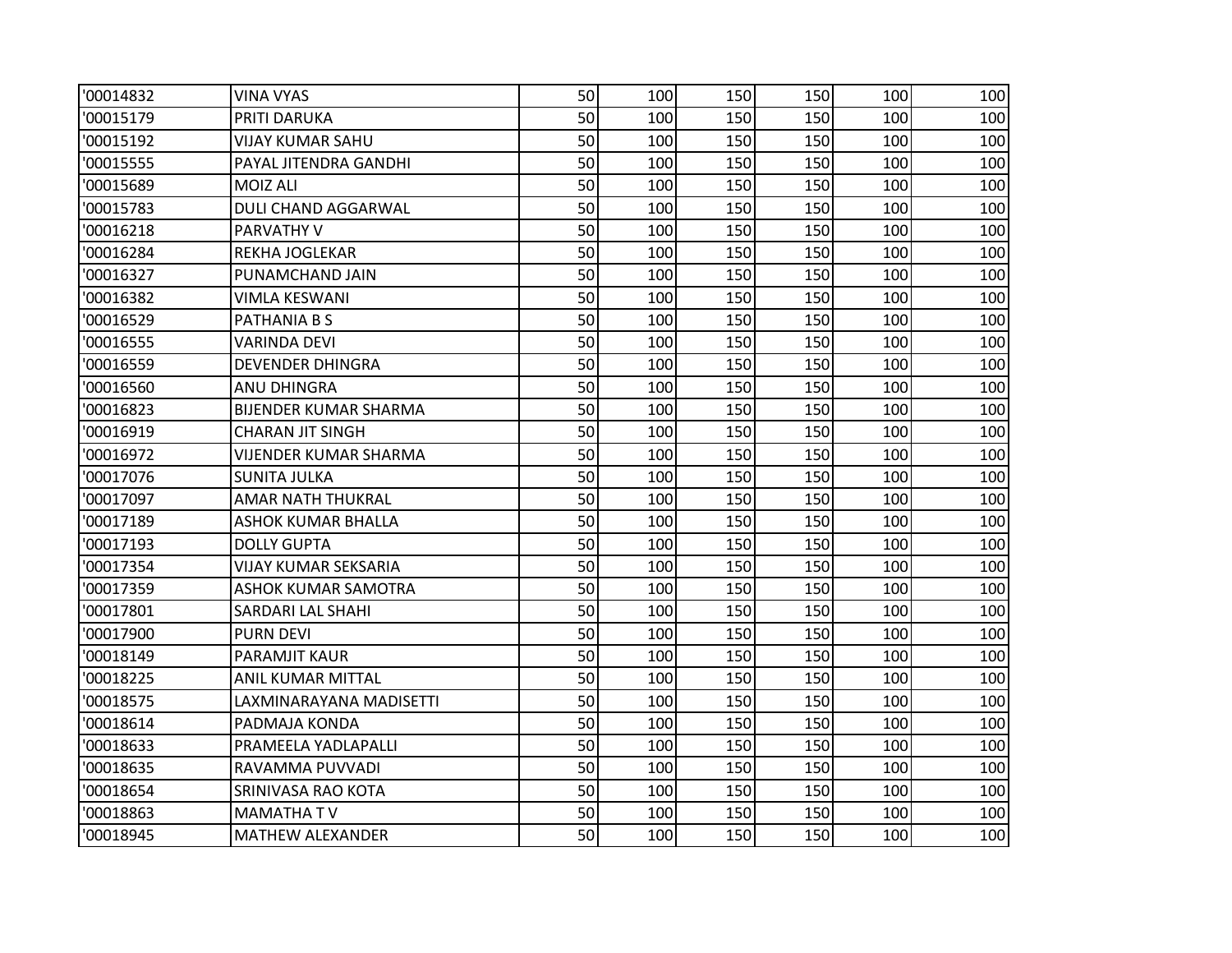| '00019036 | <b>SURESH BABJI B</b>     | 50  | 100 | 150 | 150 | 100 | 100 |
|-----------|---------------------------|-----|-----|-----|-----|-----|-----|
| '00019261 | <b>JALANU</b>             | 50  | 100 | 150 | 150 | 100 | 100 |
| '00019263 | <b>HIRABEN PATEL</b>      | 50  | 100 | 150 | 150 | 100 | 100 |
| '00019687 | SWARNALATHA KOMMANA       | 50  | 100 | 150 | 150 | 100 | 100 |
| '00019757 | <b>GEETA RAVI</b>         | 50  | 100 | 150 | 150 | 100 | 100 |
| '00019781 | <b>SWARSH CHUGH</b>       | 50  | 100 | 150 | 150 | 100 | 100 |
| '00019788 | RAJKUMAR WASSAN           | 100 | 200 | 300 | 300 | 200 | 200 |
| '00020274 | <b>KULBHUSHAN BANTA</b>   | 100 | 200 | 300 | 300 | 200 | 200 |
| '00020727 | ISHWAR GUPTA              | 50  | 100 | 150 | 150 | 100 | 100 |
| '00020843 | <b>MENGHRAJ T GABA</b>    | 50  | 100 | 150 | 150 | 100 | 100 |
| '00020981 | VEENA AGARWAL             | 50  | 100 | 150 | 150 | 100 | 100 |
| '00021250 | DEVIKA KESHAVLAL PATEL    | 50  | 100 | 150 | 150 | 100 | 100 |
| '00021320 | PRAPAG NARINDER BHATIA    | 50  | 100 | 150 | 150 | 100 | 100 |
| '00021383 | <b>SONIKA PATNI</b>       | 50  | 100 | 150 | 150 | 100 | 100 |
| '00021555 | HARJINDER KAUR            | 100 | 200 | 300 | 300 | 200 | 200 |
| '00021586 | <b>GIRISH KUMAR</b>       | 50  | 100 | 150 | 150 | 100 | 100 |
| '00022153 | RAKESH KUMAR DIXIT        | 50  | 100 | 150 | 150 | 100 | 100 |
| '00022271 | <b>MANISH AGRAWAL</b>     | 50  | 100 | 150 | 150 | 100 | 100 |
| '00022423 | SHAH BHADRESH             | 50  | 100 | 150 | 150 | 100 | 100 |
| '00022473 | PRADYUMAN MAGANLAL PATEL  | 50  | 100 | 150 | 150 | 100 | 100 |
| '00022526 | <b>BABUBHAI S PATEL</b>   | 50  | 100 | 150 | 150 | 100 | 100 |
| '00022606 | <b>ILABEN JOSHI</b>       | 50  | 100 | 150 | 150 | 100 | 100 |
| '00022792 | <b>BANSHI DHAR BUNKAR</b> | 50  | 100 | 150 | 150 | 100 | 100 |
| '00022931 | <b>ABDUL RASHID</b>       | 75  | 150 | 225 | 225 | 150 | 150 |
| '00023137 | PRAVEEN KUMAR MAHESHWARI  | 50  | 100 | 150 | 150 | 100 | 100 |
| '00023174 | <b>MEENU MATHUR</b>       | 50  | 100 | 150 | 150 | 100 | 100 |
| '00023212 | RAVINDER MAKKAR           | 50  | 100 | 150 | 150 | 100 | 100 |
| '00023240 | <b>ASHOK KUMAR MITTAL</b> | 50  | 100 | 150 | 150 | 100 | 100 |
| '00024084 | RANCHHODBHAI CHOKSHI      | 50  | 100 | 150 | 150 | 100 | 100 |
| '00024085 | <b>SONALBEN CHOKSHI</b>   | 50  | 100 | 150 | 150 | 100 | 100 |
| '00024584 | REKHA MISHRA              | 50  | 100 | 150 | 150 | 100 | 100 |
| '00024779 | <b>GOWRI RAJENDRAN</b>    | 50  | 100 | 150 | 150 | 100 | 100 |
| '00025044 | PAREKH J M                | 50  | 100 | 150 | 150 | 100 | 100 |
| '00025129 | KHATIJA GHASLETWALA       | 50  | 100 | 150 | 150 | 100 | 100 |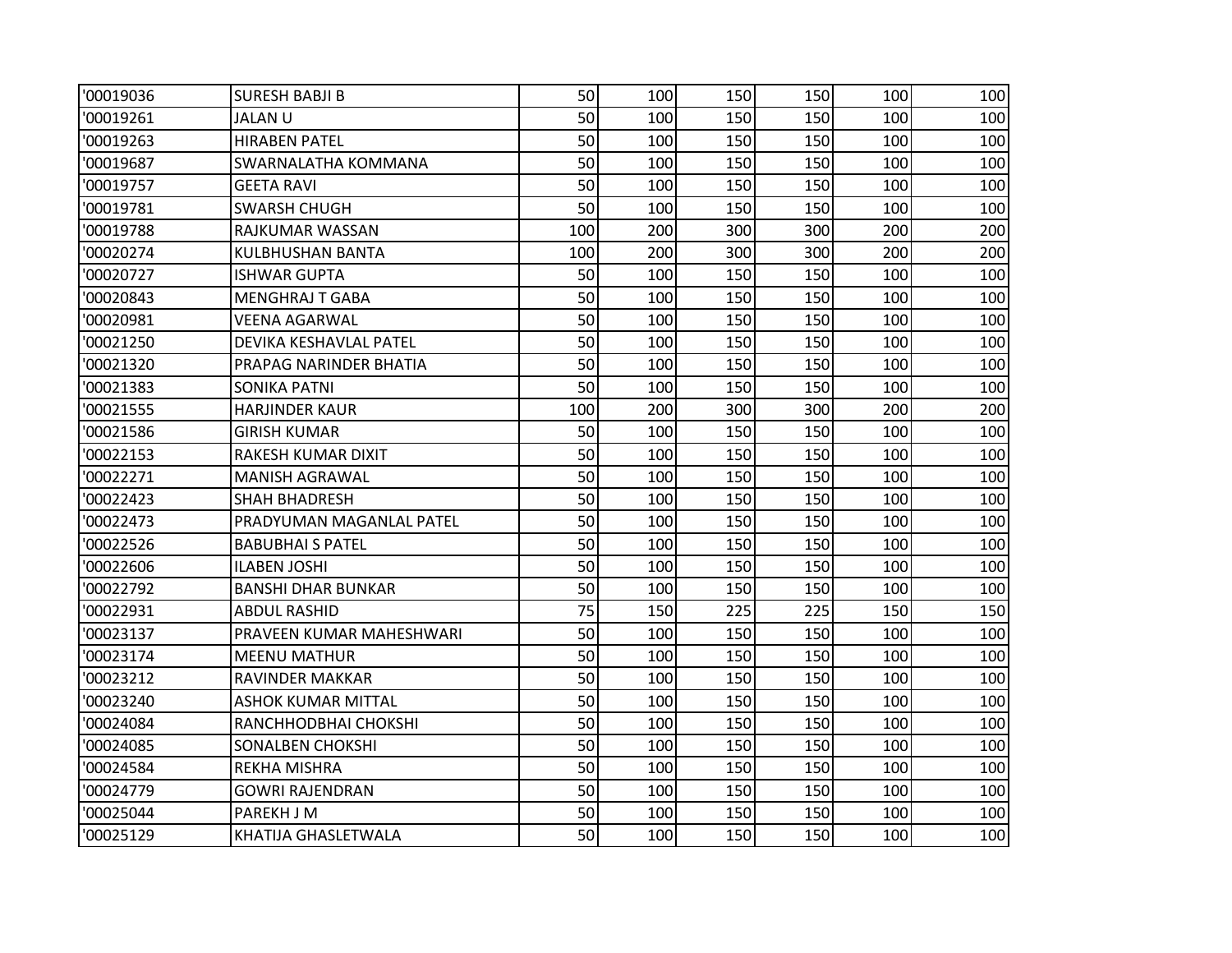| '00025179 | <b>BINA THAKKER</b>         | 50 | 100 | 150 | 150 | 100 | 100 |
|-----------|-----------------------------|----|-----|-----|-----|-----|-----|
| '00025203 | <b>FLORINE DSILVA</b>       | 50 | 100 | 150 | 150 | 100 | 100 |
| '00025355 | <b>GUDE S B</b>             | 50 | 100 | 150 | 150 | 100 | 100 |
| '00025444 | <b>MAGAN JAIN</b>           | 50 | 100 | 150 | 150 | 100 | 100 |
| '00025848 | ANJANA HARISHBHAI MEHTA     | 50 | 100 | 150 | 150 | 100 | 100 |
| '00025889 | RAJNI UTTAMRAM DAHERAWALA   | 50 | 100 | 150 | 150 | 100 | 100 |
| '00026101 | VANDANA SHARMA              | 50 | 100 | 150 | 150 | 100 | 100 |
| '00026188 | <b>SUNDAR SAO</b>           | 50 | 100 | 150 | 150 | 100 | 100 |
| '00026373 | KAWSHALYA                   | 50 | 100 | 150 | 150 | 100 | 100 |
| '00026543 | <b>HARPREET KAUR KOHLI</b>  | 50 | 100 | 150 | 150 | 100 | 100 |
| '00026677 | <b>BHUPENDRA SARAIYA</b>    | 50 | 100 | 150 | 150 | 100 | 100 |
| '00027136 | KAPIL                       | 50 | 100 | 150 | 150 | 100 | 100 |
| '00027165 | <b>ASHOK GOEL</b>           | 50 | 100 | 150 | 150 | 100 | 100 |
| '00027477 | DEVENDRA I MODI             | 50 | 100 | 150 | 150 | 100 | 100 |
| '00027591 | <b>MANI SRINATH NARAYAN</b> | 50 | 100 | 150 | 150 | 100 | 100 |
| '00027597 | <b>RAMESH JAIN</b>          | 50 | 100 | 150 | 150 | 100 | 100 |
| '00027743 | <b>SANTOSH DEVI JAIN</b>    | 50 | 100 | 150 | 150 | 100 | 100 |
| '00027851 | URMILA DEVI MITTAL          | 50 | 100 | 150 | 150 | 100 | 100 |
| '00027937 | <b>DEVAL BAGALKOTE</b>      | 50 | 100 | 150 | 150 | 100 | 100 |
| '00028010 | PRADEEP KUMAR               | 50 | 100 | 150 | 150 | 100 | 100 |
| '00028056 | <b>SINGHAL SK</b>           | 50 | 100 | 150 | 150 | 100 | 100 |
| '00028089 | DESRAJ ARYA                 | 50 | 100 | 150 | 150 | 100 | 100 |
| '00028199 | <b>FARRUKH AHMAD S</b>      | 50 | 100 | 150 | 150 | 100 | 100 |
| '00028202 | PANKAJ ARORA                | 50 | 100 | 150 | 150 | 100 | 100 |
| '00028299 | RAJ KUMAR MALHOTRA          | 50 | 100 | 150 | 150 | 100 | 100 |
| '00028449 | <b>ARORAYN</b>              | 50 | 100 | 150 | 150 | 100 | 100 |
| '00028651 | VINOD KUMAR TRIPATHI        | 50 | 100 | 150 | 150 | 100 | 100 |
| '00028718 | <b>VINOD KUMAR DUBEY</b>    | 50 | 100 | 150 | 150 | 100 | 100 |
| '00028772 | ARCHANA MAHAJAN             | 50 | 100 | 150 | 150 | 100 | 100 |
| '00028865 | <b>ARDEEP SINGH</b>         | 50 | 100 | 150 | 150 | 100 | 100 |
| '00028890 | <b>PINKY</b>                | 50 | 100 | 150 | 150 | 100 | 100 |
| '00028986 | ANIL KUMAR AGARWALA         | 50 | 100 | 150 | 150 | 100 | 100 |
| '00029081 | <b>SUJATA PAUL</b>          | 50 | 100 | 150 | 150 | 100 | 100 |
| '00029103 | <b>SUNDER DEVI KOTHARI</b>  | 50 | 100 | 150 | 150 | 100 | 100 |
|           |                             |    |     |     |     |     |     |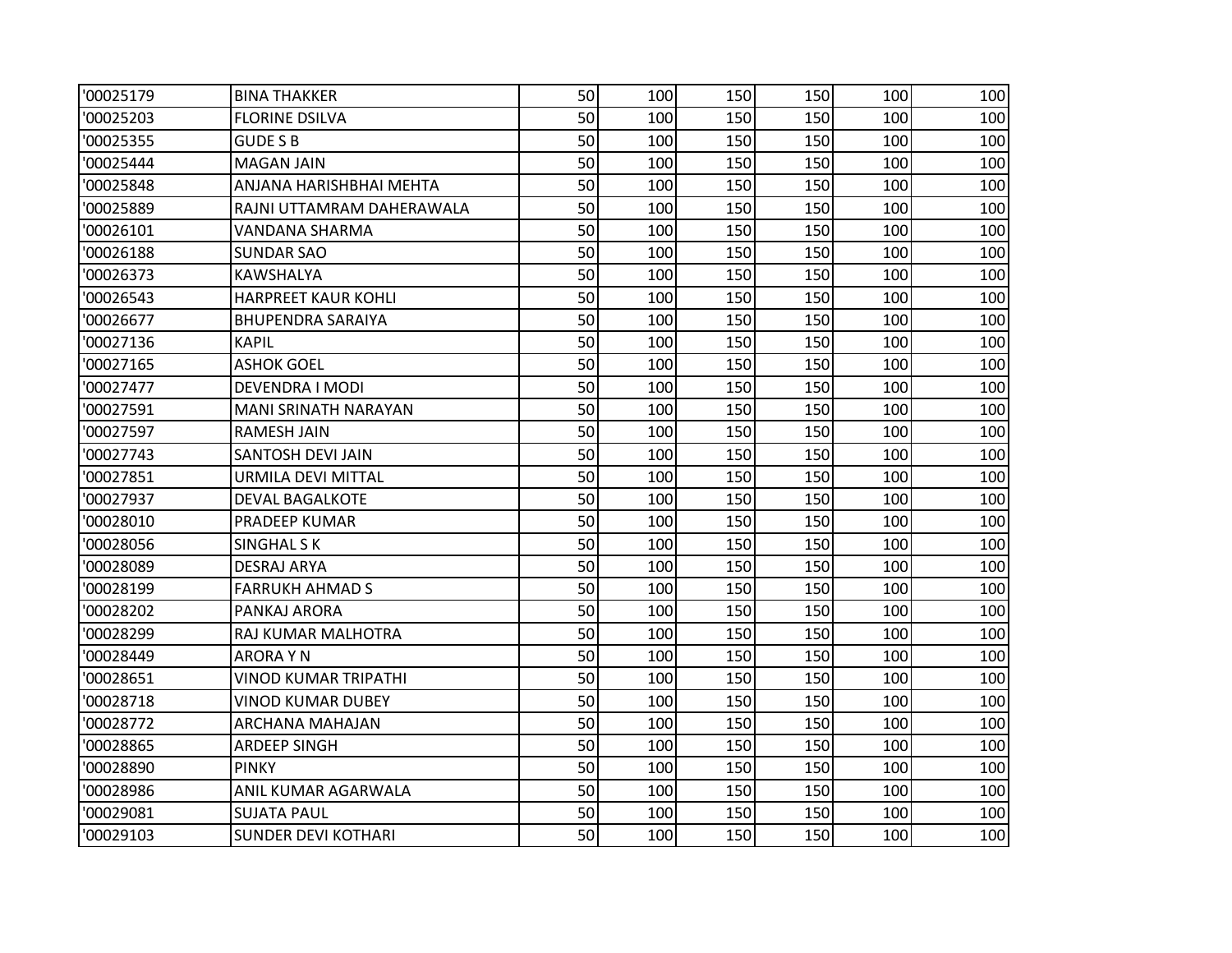| '00029166 | APARNA CHATTOPAPADHYAY      | 50 | 100 | 150 | 150 | 100 | 100 |
|-----------|-----------------------------|----|-----|-----|-----|-----|-----|
| '00029270 | DAVID ROYAN                 | 50 | 100 | 150 | 150 | 100 | 100 |
| '00029470 | MANJU AGRAWAL               | 50 | 100 | 150 | 150 | 100 | 100 |
| '00029471 | ANUP KUMAR NANDY            | 50 | 100 | 150 | 150 | 100 | 100 |
| '00029495 | SUSHILA DEVI RAMGARHIA      | 50 | 100 | 150 | 150 | 100 | 100 |
| '00030090 | <b>HINABEN R PATEL</b>      | 50 | 100 | 150 | 150 | 100 | 100 |
| '00030126 | NILGHAR RAHAMATHULLAH       | 50 | 100 | 150 | 150 | 100 | 100 |
| '00030210 | SHANTIKUMAR SHARMA          | 50 | 100 | 150 | 150 | 100 | 100 |
| '00030252 | CHITRALATHA KAMATH          | 50 | 100 | 150 | 150 | 100 | 100 |
| '00030327 | SANTHARAM C H               | 50 | 100 | 150 | 150 | 100 | 100 |
| '00030454 | POORNA CHANDERRAO ANUMOLU   | 50 | 100 | 150 | 150 | 100 | 100 |
| '00030482 | ARUNA BODEPUDI              | 50 | 100 | 150 | 150 | 100 | 100 |
| '00030536 | PUSHPA SUBHASH CHAUDHARI    | 50 | 100 | 150 | 150 | 100 | 100 |
| '00030814 | VISHNU PRABHU M             | 50 | 100 | 150 | 150 | 100 | 100 |
| '00031041 | CHANDA DEVI MAHESHWARI      | 50 | 100 | 150 | 150 | 100 | 100 |
| '00031179 | <b>MANMOHAN SINGH</b>       | 50 | 100 | 150 | 150 | 100 | 100 |
| '00031233 | SATYA PAUL MONGA            | 50 | 100 | 150 | 150 | 100 | 100 |
| '00031333 | <b>SURJIT KAUR</b>          | 50 | 100 | 150 | 150 | 100 | 100 |
| '00031431 | DEVINDER PARKASH SINGAL     | 50 | 100 | 150 | 150 | 100 | 100 |
| '00031440 | RAJESH KUMAR KALRA          | 50 | 100 | 150 | 150 | 100 | 100 |
| '00031713 | RAM GOPAL AGARWAL           | 50 | 100 | 150 | 150 | 100 | 100 |
| '00031869 | RAJESH KUMAR SHAH           | 50 | 100 | 150 | 150 | 100 | 100 |
| '00032049 | <b>DIPTI BUTALA</b>         | 50 | 100 | 150 | 150 | 100 | 100 |
| '00032341 | DARMESH RAWAL               | 50 | 100 | 150 | 150 | 100 | 100 |
| '00032502 | <b>NITIN SHAH</b>           | 50 | 100 | 150 | 150 | 100 | 100 |
| '00032720 | RAVJIBHAI PATEL             | 50 | 100 | 150 | 150 | 100 | 100 |
| '00032728 | <b>DIPAK</b>                | 50 | 100 | 150 | 150 | 100 | 100 |
| '00032731 | <b>NIPUL</b>                | 50 | 100 | 150 | 150 | 100 | 100 |
| '00033397 | RAMAN CHAWLA                | 50 | 100 | 150 | 150 | 100 | 100 |
| '00033424 | <b>RAJESH SOOD</b>          | 50 | 100 | 150 | 150 | 100 | 100 |
| '00033602 | <b>PURIBK</b>               | 50 | 100 | 150 | 150 | 100 | 100 |
| '00033628 | ANIL KUMAR GUPTA            | 50 | 100 | 150 | 150 | 100 | 100 |
| '00033831 | <b>SUMAN AGRAWAL</b>        | 50 | 100 | 150 | 150 | 100 | 100 |
| '00033900 | LAKSHMI KUMARI VALLABHANENI | 50 | 100 | 150 | 150 | 100 | 100 |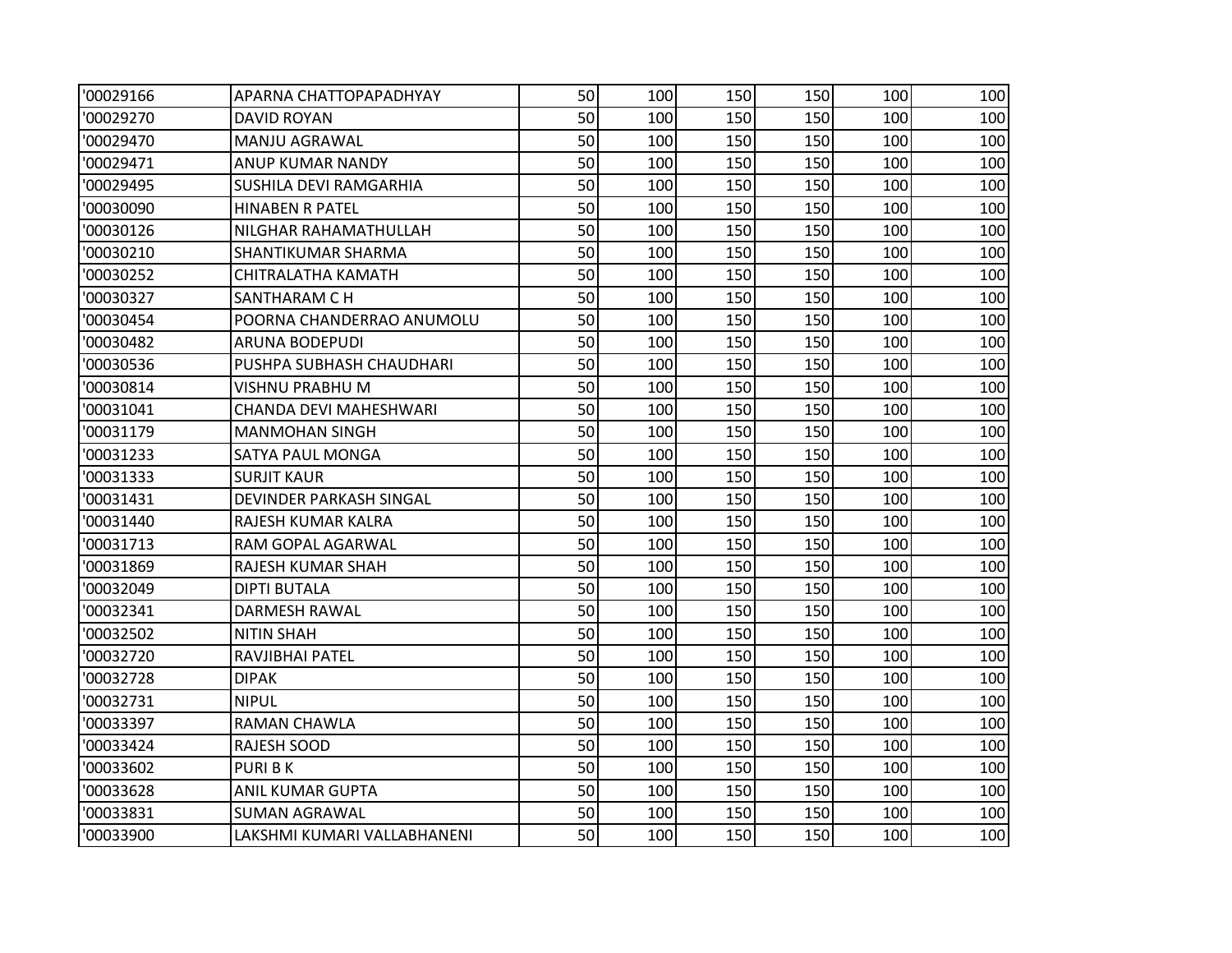| '00033909 | ALI BAIG YOUSUF MIRZA         | 50 | 100 | 150 | 150 | 100 | 100 |
|-----------|-------------------------------|----|-----|-----|-----|-----|-----|
| '00034015 | <b>SUKETU MEHTA</b>           | 50 | 100 | 150 | 150 | 100 | 100 |
| '00034288 | ARUNA AGARWAL                 | 50 | 100 | 150 | 150 | 100 | 100 |
| '00034374 | <b>MANEESH GARG</b>           | 50 | 100 | 150 | 150 | 100 | 100 |
| '00034640 | RAGHUNANDAN BIYANI            | 50 | 100 | 150 | 150 | 100 | 100 |
| '00034654 | RACHNA TIWARI                 | 50 | 100 | 150 | 150 | 100 | 100 |
| '00034685 | <b>RAKESH SINGH</b>           | 50 | 100 | 150 | 150 | 100 | 100 |
| '00034796 | <b>KURUP R R</b>              | 50 | 100 | 150 | 150 | 100 | 100 |
| '00035696 | <b>MUNNA PRASAD</b>           | 50 | 100 | 150 | 150 | 100 | 100 |
| '00036228 | CHANDRA REKHA KATHED          | 50 | 100 | 150 | 150 | 100 | 100 |
| '00036257 | HARSHA RAJANI                 | 50 | 100 | 150 | 150 | 100 | 100 |
| '00036930 | DEVANAND RAMNATH KAMAT TARKAR | 50 | 100 | 150 | 150 | 100 | 100 |
| '00037198 | <b>SAVITA GUPTA</b>           | 50 | 100 | 150 | 150 | 100 | 100 |
| '00037272 | VIRENDER KUMAR                | 50 | 100 | 150 | 150 | 100 | 100 |
| '00037297 | POONAM KHERA                  | 50 | 100 | 150 | 150 | 100 | 100 |
| '00037327 | KAILASH CHAND ARORA           | 50 | 100 | 150 | 150 | 100 | 100 |
| '00037343 | <b>SHARDA GUPTA</b>           | 50 | 100 | 150 | 150 | 100 | 100 |
| '00037450 | JAGDEEP SINGH                 | 50 | 100 | 150 | 150 | 100 | 100 |
| '00037691 | <b>BALATCHANDIRANE G</b>      | 50 | 100 | 150 | 150 | 100 | 100 |
| '00037867 | AJIT SINGH BEDI               | 50 | 100 | 150 | 150 | 100 | 100 |
| '00037881 | RITA KUCHROO                  | 50 | 100 | 150 | 150 | 100 | 100 |
| '00037946 | VINODCHANDRA M PAREKH         | 50 | 100 | 150 | 150 | 100 | 100 |
| '00038024 | MOHINI R RAMCHANDANI          | 50 | 100 | 150 | 150 | 100 | 100 |
| '00038176 | PRITI ATHA                    | 50 | 100 | 150 | 150 | 100 | 100 |
| '00038320 | <b>IVY MALHOTRA</b>           | 50 | 100 | 150 | 150 | 100 | 100 |
| '00038528 | NISHA AGGARWAL                | 50 | 100 | 150 | 150 | 100 | 100 |
| '00038543 | <b>RINKY</b>                  | 50 | 100 | 150 | 150 | 100 | 100 |
| '00038693 | SANDEEP KUMAR                 | 50 | 100 | 150 | 150 | 100 | 100 |
| '00038772 | PADMA                         | 50 | 100 | 150 | 150 | 100 | 100 |
| '00039007 | SURYA NARAYANA CH V S         | 50 | 100 | 150 | 150 | 100 | 100 |
| '00039030 | GUDA LAKSHMI NARASIMHA RAO    | 50 | 100 | 150 | 150 | 100 | 100 |
| '00039270 | MANTENA JAYA PRAKASH VARMA    | 50 | 100 | 150 | 150 | 100 | 100 |
| '00039337 | LAXMAN VENKAPPA ANEGUNDI      | 50 | 100 | 150 | 150 | 100 | 100 |
| '00039365 | SRINIVAS V                    | 50 | 100 | 150 | 150 | 100 | 100 |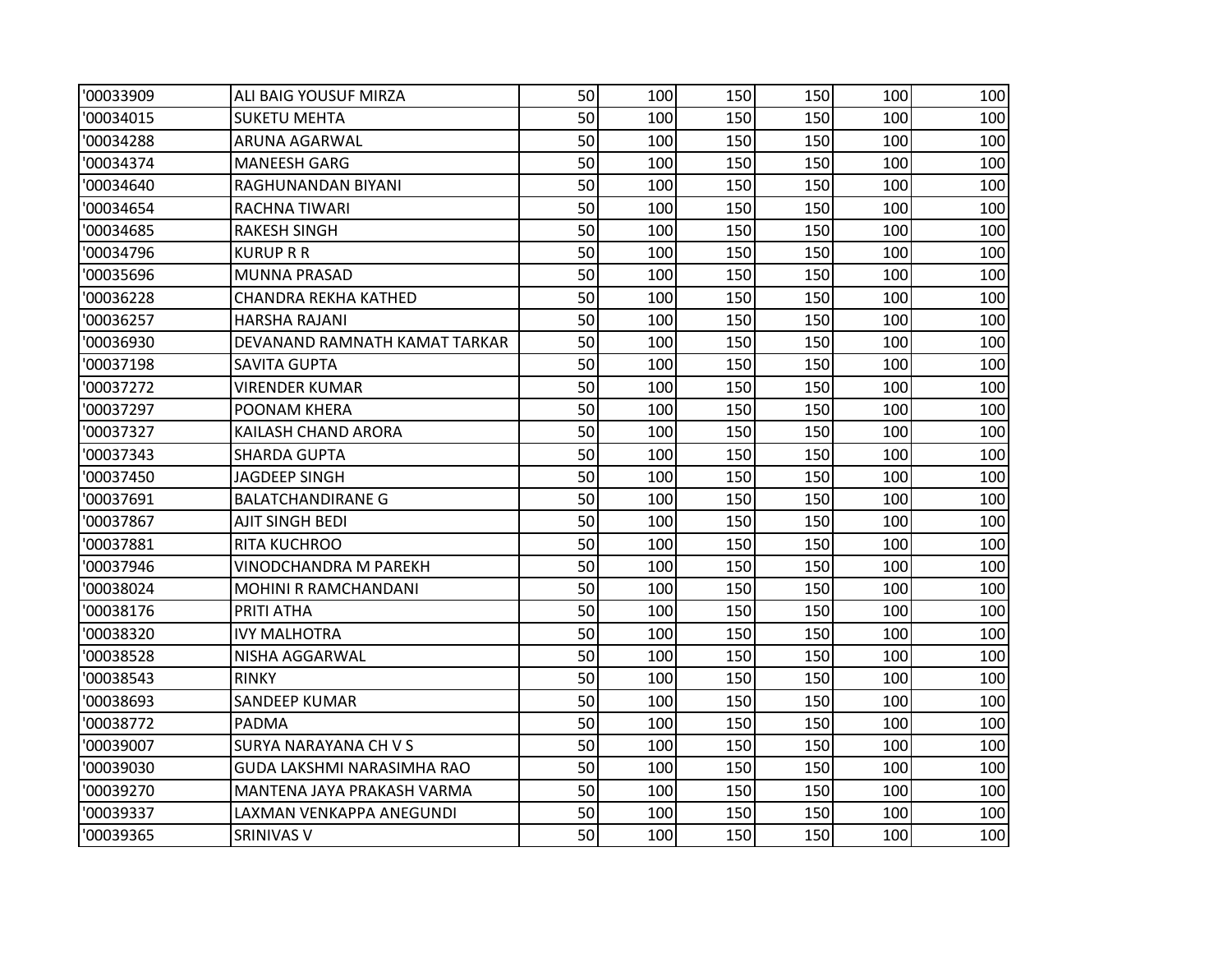| '00039656 | RAMACHANDRAN A                | 50  | 100 | 150 | 150 | 100 | 100 |
|-----------|-------------------------------|-----|-----|-----|-----|-----|-----|
| '00040240 | MUTYALA SREENIVASA CHOWDARY   | 50  | 100 | 150 | 150 | 100 | 100 |
| '00040487 | <b>JAGDISH DWIVEDI</b>        | 50  | 100 | 150 | 150 | 100 | 100 |
| '00040690 | <b>SREE SUDHA GANDAVARAPU</b> | 50  | 100 | 150 | 150 | 100 | 100 |
| '00040817 | SADAGOPAN V                   | 50  | 100 | 150 | 150 | 100 | 100 |
| '00041118 | BHANWARLAL KEWALIYA           | 50  | 100 | 150 | 150 | 100 | 100 |
| '00041162 | PREM PAUL JAIRATH             | 50  | 100 | 150 | 150 | 100 | 100 |
| '00041163 | KAILASH JAIRATH               | 50  | 100 | 150 | 150 | 100 | 100 |
| '00041272 | SUSHIL KUMAR SRIVASIVA        | 50  | 100 | 150 | 150 | 100 | 100 |
| '00041284 | HARISH VIRJIBHAI PATEL        | 50  | 100 | 150 | 150 | 100 | 100 |
| '00041785 | PETER SEBASTIAN               | 50  | 100 | 150 | 150 | 100 | 100 |
| '00041793 | JAYACHANDRAN TR               | 50  | 100 | 150 | 150 | 100 | 100 |
| '00042319 | TEJ SINGH SENGER              | 50  | 100 | 150 | 150 | 100 | 100 |
| '00042336 | TARSEM SINGH RANA             | 50  | 100 | 150 | 150 | 100 | 100 |
| '00042339 | RAKESH SABHARWAL              | 50  | 100 | 150 | 150 | 100 | 100 |
| '00042378 | VEENA SABHARWAL               | 50  | 100 | 150 | 150 | 100 | 100 |
| '00042414 | PREM CHAND KANSAL             | 100 | 200 | 300 | 300 | 200 | 200 |
| '00042422 | LOKESH KUMAR BAHRI            | 50  | 100 | 150 | 150 | 100 | 100 |
| '00042473 | RAJAN M S                     | 250 | 500 | 750 | 750 | 500 | 500 |
| '00042521 | <b>VARADAN SELVARAJ</b>       | 50  | 100 | 150 | 150 | 100 | 100 |
| '00042576 | <b>KRISHNAKUMAR K</b>         | 100 | 200 | 300 | 300 | 200 | 200 |
| '00042579 | APUCHAND E                    | 100 | 200 | 300 | 300 | 200 | 200 |
| '00042598 | NACHIMUTHU SELVA KUMARASWAMY  | 100 | 200 | 300 | 300 | 200 | 200 |
| '00042643 | TARUN KUMAR MITRA             | 100 | 200 | 300 | 300 | 200 | 200 |
| '00042852 | ATMARAM NIVRITTI BUGDE        | 50  | 100 | 150 | 150 | 100 | 100 |
| '00042951 | SOONU CHERIYAN                | 50  | 100 | 150 | 150 | 100 | 100 |
| '00043142 | VIJAY N SHAH                  | 50  | 100 | 150 | 150 | 100 | 100 |
| '00043143 | NATVARLAL T SHAH              | 50  | 100 | 150 | 150 | 100 | 100 |
| '00043241 | <b>NALIN JAIN</b>             | 50  | 100 | 150 | 150 | 100 | 100 |
| '00043256 | <b>SUDHAKG</b>                | 50  | 100 | 150 | 150 | 100 | 100 |
| '00043275 | <b>SATHISH N</b>              | 50  | 100 | 150 | 150 | 100 | 100 |
| '00043366 | SHAKUNTLA MUTEJA              | 50  | 100 | 150 | 150 | 100 | 100 |
| '00043885 | VENKATESWARAO RAO K           | 50  | 100 | 150 | 150 | 100 | 100 |
| '00044016 | <b>MANONMANIS</b>             | 50  | 100 | 150 | 150 | 100 | 100 |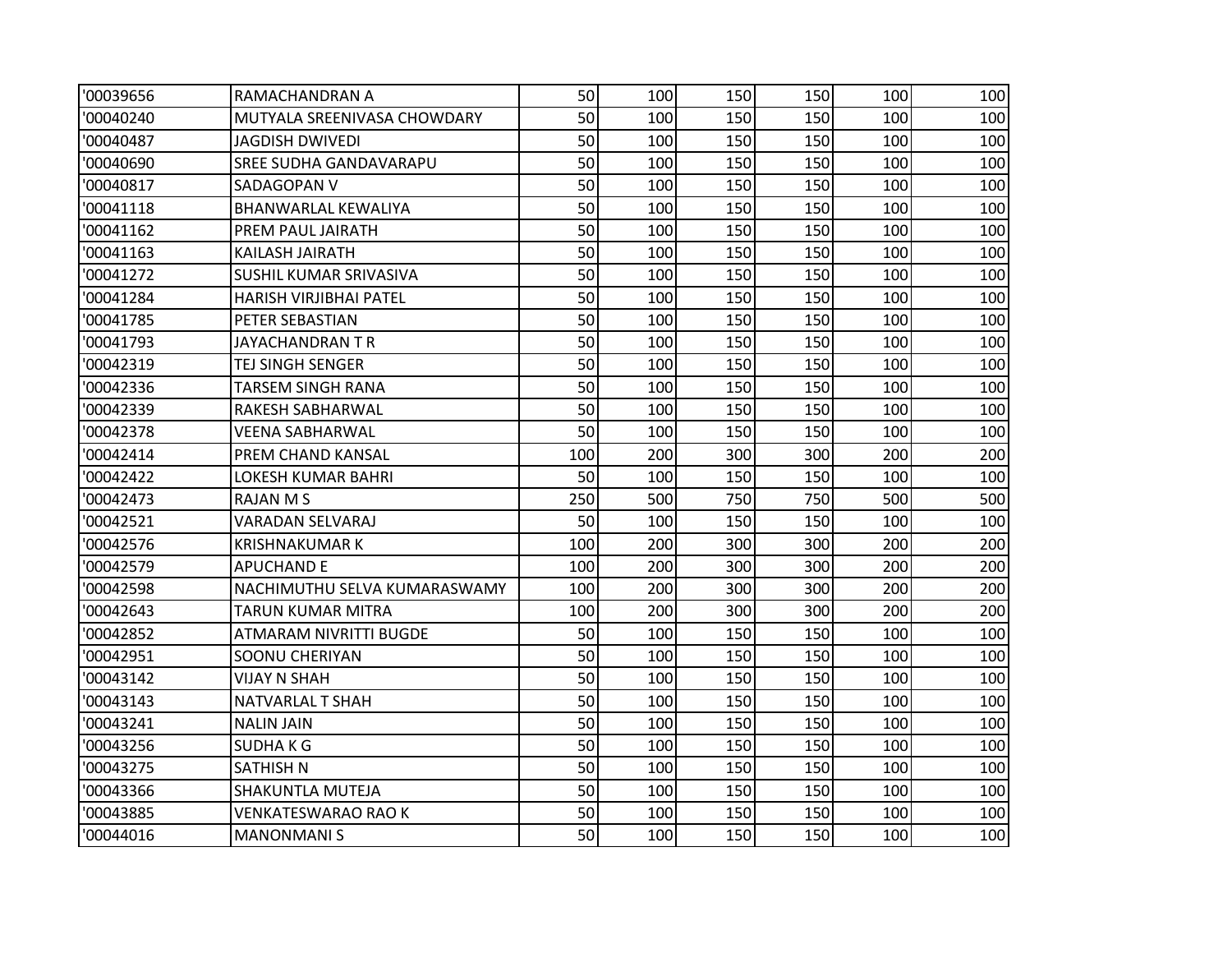| '00044093 | <b>SHYAM LAL</b>             | 50  | 100 | 150 | 150 | 100 | 100 |
|-----------|------------------------------|-----|-----|-----|-----|-----|-----|
| '00044189 | <b>VIRENDRA GUPTA</b>        | 50  | 100 | 150 | 150 | 100 | 100 |
| '00044229 | VINOD GIRIRAJ BANSAL         | 50  | 100 | 150 | 150 | 100 | 100 |
| '00044312 | <b>SUNDAR SAO</b>            | 50  | 100 | 150 | 150 | 100 | 100 |
| '00044330 | <b>ANAND M THACKER</b>       | 50  | 100 | 150 | 150 | 100 | 100 |
| '00044504 | SARBJEET KAUR JAWANDA        | 50  | 100 | 150 | 150 | 100 | 100 |
| '00044794 | <b>PUSHPABEN PATEL</b>       | 50  | 100 | 150 | 150 | 100 | 100 |
| '00044798 | <b>REKHA VIG</b>             | 50  | 100 | 150 | 150 | 100 | 100 |
| '00045189 | RAM SARAN YADAV              | 50  | 100 | 150 | 150 | 100 | 100 |
| '00045229 | <b>RAJINDER SINGH</b>        | 250 | 500 | 750 | 750 | 500 | 500 |
| '00045248 | IMANDI APPA RAO              | 50  | 100 | 150 | 150 | 100 | 100 |
| '00045394 | DESU NAGESWARA RAO           | 50  | 100 | 150 | 150 | 100 | 100 |
| '00045568 | <b>SHIVENDRA MATHUR</b>      | 50  | 100 | 150 | 150 | 100 | 100 |
| '00045672 | KONIJETI VENKATESWARLO       | 50  | 100 | 150 | 150 | 100 | 100 |
| '00045696 | <b>GOBIND PRASAD BEHANI</b>  | 100 | 200 | 300 | 150 | 100 | 100 |
| '00045827 | <b>JAYASHREE S</b>           | 50  | 100 | 150 | 150 | 100 | 100 |
| '00045916 | <b>SURENDRA KUMAR GAUR</b>   | 50  | 100 | 150 | 150 | 100 | 100 |
| '00045968 | <b>ANIL KUMAR GUPTA</b>      | 50  | 100 | 150 | 150 | 100 | 100 |
| '00046075 | RAMESH CHANDRA GUPTA S N     | 50  | 100 | 150 | 150 | 100 | 100 |
| '00046135 | LAKSHMI R PAI                | 50  | 100 | 150 | 150 | 100 | 100 |
| '00046148 | <b>ASHOK KUMAR BANSAL</b>    | 50  | 100 | 150 | 150 | 100 | 100 |
| '00046615 | <b>GEORGE V T</b>            | 50  | 100 | 150 | 150 | 100 | 100 |
| '00046756 | <b>KRISHNAN V S</b>          | 50  | 100 | 150 | 150 | 100 | 100 |
| '00046820 | <b>RAJIV KUMAR</b>           | 50  | 100 | 150 | 150 | 100 | 100 |
| '00046848 | SANDEEP SEHGAL               | 50  | 100 | 150 | 150 | 100 | 100 |
| '00047048 | <b>SURISH CHANDRA VADERA</b> | 300 | 600 | 900 | 900 | 600 | 600 |
| '00047064 | KAPIL MAHAJAN                | 100 | 200 | 300 | 300 | 200 | 200 |
| '00047160 | <b>SUNITA RAJPAL</b>         | 50  | 100 | 150 | 150 | 100 | 100 |
| '00047468 | <b>SANGITA KISHOR MUPPID</b> | 50  | 100 | 150 | 150 | 100 | 100 |
| '00047587 | <b>SAMIM BEGUM</b>           | 50  | 100 | 150 | 150 | 100 | 100 |
| '00047601 | <b>JAYALAKSHMI R</b>         | 50  | 100 | 150 | 150 | 100 | 100 |
| '00047812 | KISHORE KUMAR CHANDWANI      | 50  | 100 | 150 | 150 | 100 | 100 |
| '00047964 | SUSHILA DEVI RAMGARHIA       | 50  | 100 | 150 | 150 | 100 | 100 |
| '00048003 | MUNISH AGGARWAL              | 50  | 100 | 150 | 150 | 100 | 100 |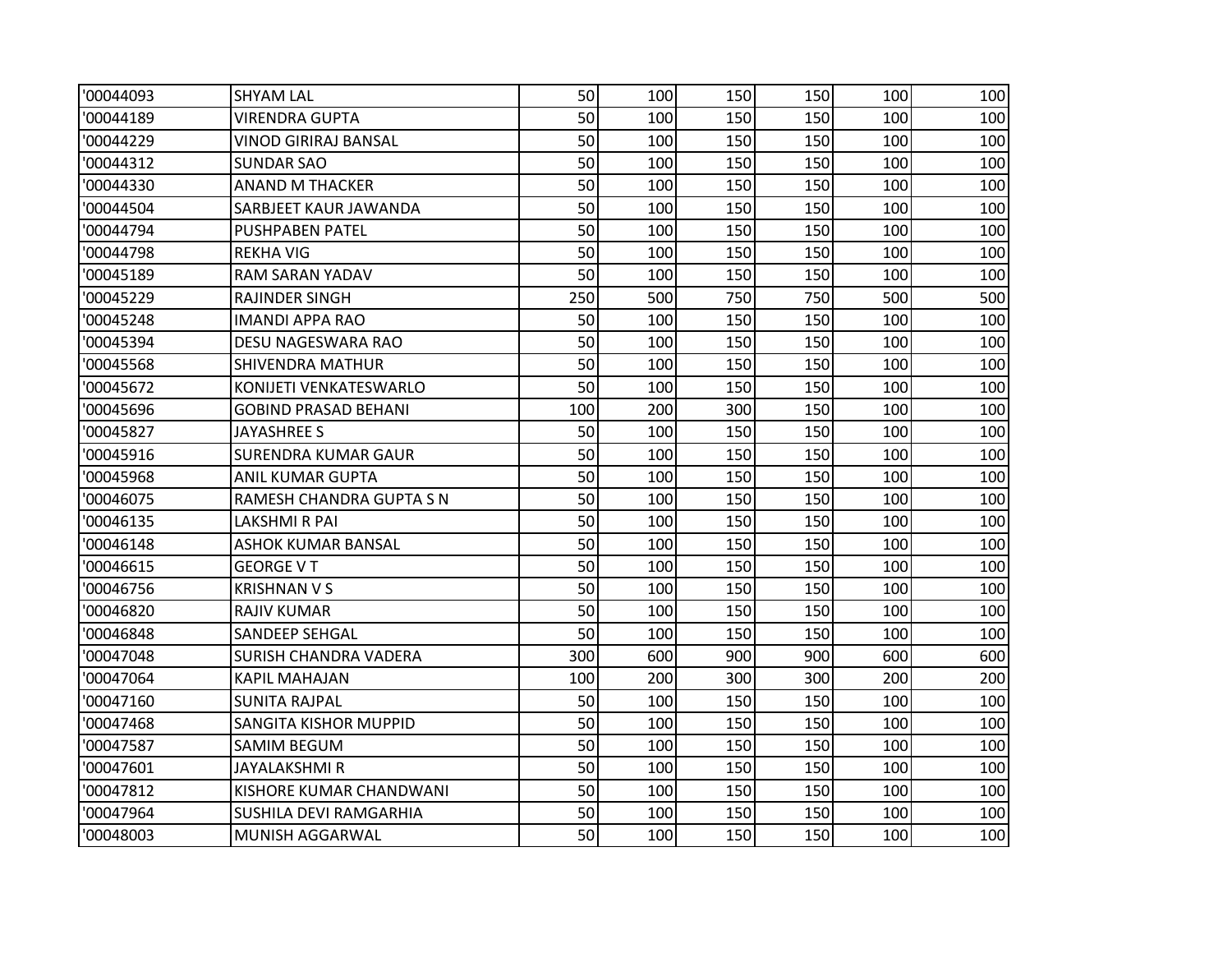| '00048327 | MAHESH KUMAR PAREEK          | 400 | 800  | 1200 | 1200 | 800  | 800  |
|-----------|------------------------------|-----|------|------|------|------|------|
| '00048584 | DHANESWAR SAHOO              | 50  | 100  | 150  | 150  | 100  | 100  |
| '00048587 | DHANESWAR SAHOO              | 50  | 100  | 150  | 150  | 100  | 100  |
| '00048686 | MARY JEYANTHI X              | 50  | 100  | 150  | 150  | 100  | 100  |
| '00048993 | <b>HARMEET SINGH LAMBA</b>   | 50  | 100  | 150  | 150  | 100  | 100  |
| '00049260 | <b>NAYYAR VK</b>             | 50  | 100  | 150  | 150  | 100  | 100  |
| '00049308 | <b>RAJEEV RAI</b>            | 50  | 100  | 150  | 150  | 100  | 100  |
| '00049426 | <b>CHANDER R</b>             | 50  | 100  | 150  | 150  | 100  | 100  |
| '00049434 | <b>ANITA JAIN</b>            | 50  | 100  | 150  | 150  | 100  | 100  |
| '00050384 | <b>SUBHASH KUMAR</b>         | 50  | 100  | 150  | 150  | 100  | 100  |
| '00050715 | <b>RENU JAIN</b>             | 50  | 100  | 150  | 150  | 100  | 100  |
| '00050720 | <b>ASHISH BHATIA</b>         | 50  | 100  | 150  | 150  | 100  | 100  |
| '00050773 | <b>DOLLY SARKAR</b>          | 150 | 300  | 450  | 450  | 300  | 300  |
| '00050871 | <b>DARSHAN KUMAR</b>         | 150 | 300  | 450  | 450  | 300  | 300  |
| '00050941 | <b>VINOD PAHILAJANI</b>      | 50  | 100  | 150  | 150  | 100  | 100  |
| '00051071 | SHASHI BALA SHARMA           | 50  | 100  | 150  | 150  | 100  | 100  |
| '00051117 | <b>MALIK V K</b>             | 50  | 100  | 150  | 150  | 100  | 100  |
| '00051157 | <b>PUKH RAJ</b>              | 50  | 100  | 150  | 150  | 100  | 100  |
| '00051295 | <b>SHAMI TRIPATHI</b>        | 50  | 100  | 150  | 150  | 100  | 100  |
| '00051462 | <b>SUBHASH MITTAL</b>        | 50  | 100  | 150  | 150  | 100  | 100  |
| '00051467 | <b>MANJU MITTAL</b>          | 250 | 500  | 750  | 750  | 500  | 500  |
| '00051593 | CHANDER KANTA                | 50  | 100  | 150  | 150  | 100  | 100  |
| '00051712 | <b>PRADEEP ARORA</b>         | 500 | 1000 | 1500 | 1500 | 1000 | 1000 |
| '00051763 | RAJESH KUMAR KHEMKA          | 50  | 100  | 150  | 150  | 100  | 100  |
| '00051777 | <b>SURISH CHANDER VADERA</b> | 50  | 100  | 150  | 150  | 100  | 100  |
| '00051812 | <b>VIJAY BORA</b>            | 50  | 100  | 150  | 150  | 100  | 100  |
| '00051821 | <b>MANJU PURI</b>            | 200 | 400  | 600  | 600  | 400  | 400  |
| '00051953 | MAHAVIR PARSAD GARG          | 50  | 100  | 150  | 150  | 100  | 100  |
| '00052134 | DEEPA AGARWAL                | 100 | 200  | 300  | 300  | 200  | 200  |
| '00052255 | ROMILA MALHOTRA              | 50  | 100  | 150  | 150  | 100  | 100  |
| '00052332 | RATTI SACHDEVA               | 50  | 100  | 150  | 150  | 100  | 100  |
| '00052376 | RAJIV KUMAR RUNGTA           | 50  | 100  | 150  | 150  | 100  | 100  |
| '00052377 | TEJINDER SINGH TIWANA        | 50  | 100  | 150  | 150  | 100  | 100  |
| '00052537 | AGRAWAL H C                  | 100 | 200  | 300  | 300  | 200  | 200  |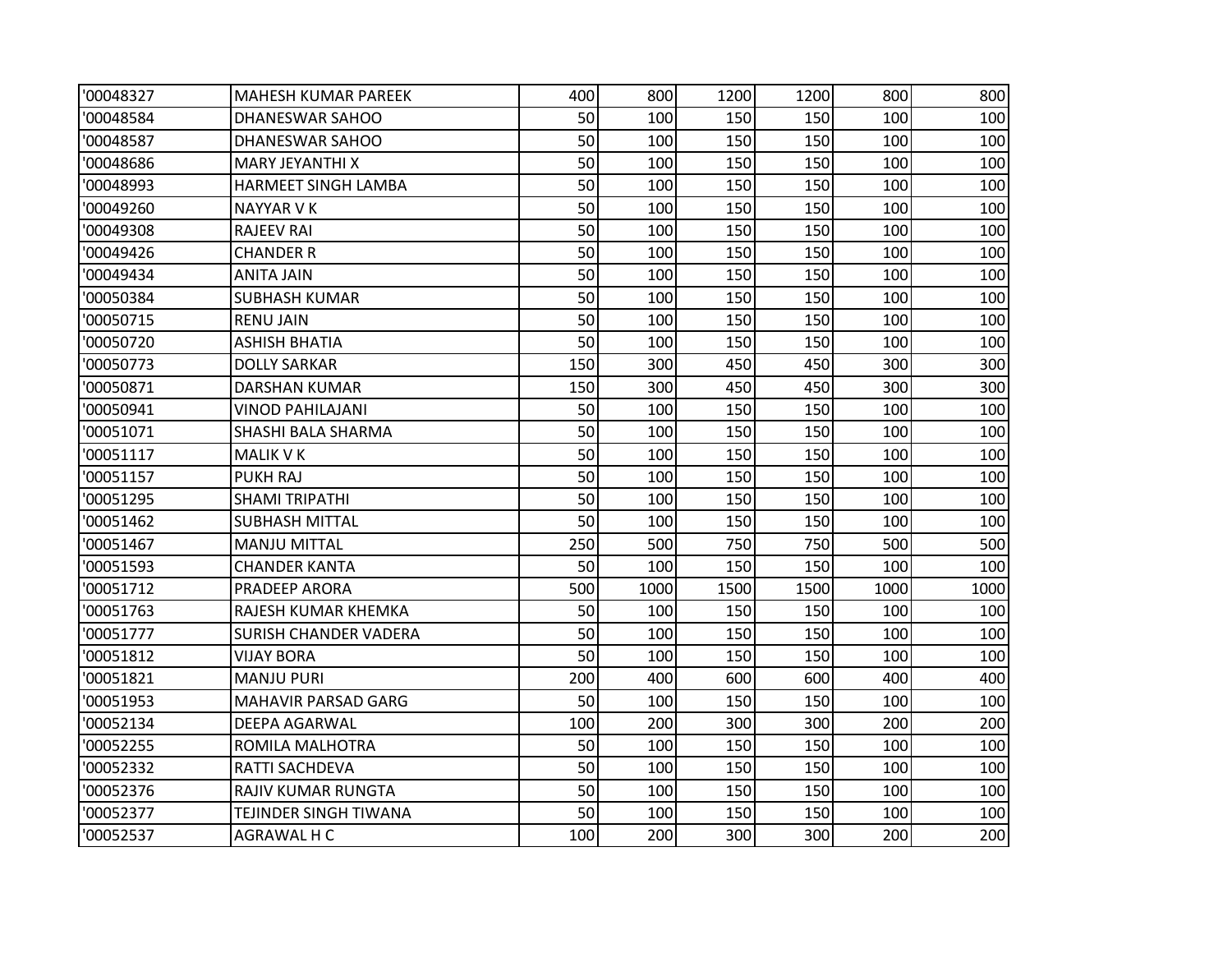| '00052538 | AGRAWAL H C                    | 50  | 100 | 150  | 150  | 100 | 100 |
|-----------|--------------------------------|-----|-----|------|------|-----|-----|
| '00052748 | ANJALI KHANNA                  | 50  | 100 | 150  | 150  | 100 | 100 |
| '00052916 | MODALI KRISHNABALA             | 50  | 100 | 150  | 150  | 100 | 100 |
| '00053027 | RAJAT BANSAL                   | 350 | 700 | 1050 | 1050 | 700 | 700 |
| '00053143 | <b>ASHOK KUMAR</b>             | 200 | 400 | 600  | 600  | 400 | 400 |
| '00053146 | RAHUL AGARWAL                  | 250 | 500 | 750  | 750  | 500 | 500 |
| '00053314 | SADASIVA SHENOY K H            | 50  | 100 | 150  | 150  | 100 | 100 |
| '00053321 | RATILAL JERAM VORA             | 50  | 100 | 150  | 150  | 100 | 100 |
| '00053339 | <b>VIJAYAKUMAR R</b>           | 50  | 100 | 150  | 150  | 100 | 100 |
| '00053355 | <b>SURINDER KUMAR</b>          | 50  | 100 | 150  | 150  | 100 | 100 |
| '00053918 | VARMA P V                      | 100 | 200 | 300  | 300  | 200 | 200 |
| '00054115 | <b>GEETHAR</b>                 | 50  | 100 | 150  | 150  | 100 | 100 |
| '00054183 | NERELLA VENKATA CHANDRA SEKHAR | 50  | 100 | 150  | 150  | 100 | 100 |
| '00054186 | <b>RAJEEV KUMAR</b>            | 250 | 500 | 750  | 750  | 500 | 500 |
| '00054219 | AVINASH K SUNDRI               | 50  | 100 | 150  | 150  | 100 | 100 |
| '00054222 | <b>BONA JOHN PINTO</b>         | 50  | 100 | 150  | 150  | 100 | 100 |
| '00054371 | BALAJI K N                     | 50  | 100 | 150  | 150  | 100 | 100 |
| '00054556 | <b>SHIVANI GHAI</b>            | 250 | 500 | 750  | 750  | 500 | 500 |
| '00054651 | <b>KRISHAN KUMAR</b>           | 100 | 200 | 300  | 300  | 200 | 200 |
| '00054720 | <b>LAXMIPAT SIROHIA</b>        | 100 | 200 | 300  | 300  | 200 | 200 |
| '00054937 | <b>SURDEEP KAUR</b>            | 50  | 100 | 150  | 150  | 100 | 100 |
| '00054969 | JAYESH KUMAR PATEL             | 50  | 100 | 150  | 150  | 100 | 100 |
| '00054993 | <b>VIRENDER KUMAR</b>          | 50  | 100 | 150  | 150  | 100 | 100 |
| '00060029 | <b>SEKARAN R</b>               | 100 | 200 | 300  | 300  | 200 | 200 |
| '00060033 | SHAJAHAN A                     | 250 | 500 | 750  | 750  | 500 | 500 |
| '00060090 | SUBRAMANIAN N                  | 100 | 200 | 300  | 300  | 200 | 200 |
| '00060389 | PREM CHAND JAIN                | 100 | 200 | 300  | 300  | 200 | 200 |
| '00060436 | <b>CHARANJIT KAUR</b>          | 100 | 200 | 300  | 300  | 200 | 200 |
| '00060597 | NAINA MOHAMAD M A              | 200 | 400 | 600  | 600  | 400 | 400 |
| '00060710 | KAMLESH KUMAR AGRAWAL          | 100 | 200 | 300  | 300  | 200 | 200 |
| '00061071 | <b>GYAN PARKASH AGGARWAL</b>   | 50  | 100 | 150  | 150  | 100 | 100 |
| '00061081 | POOJA JETHI                    | 50  | 100 | 150  | 150  | 100 | 100 |
| '00061254 | SHEFALI KOHLI                  | 100 | 200 | 300  | 300  | 200 | 200 |
| '00061347 | HOODA D C                      | 50  | 100 | 150  | 150  | 100 | 100 |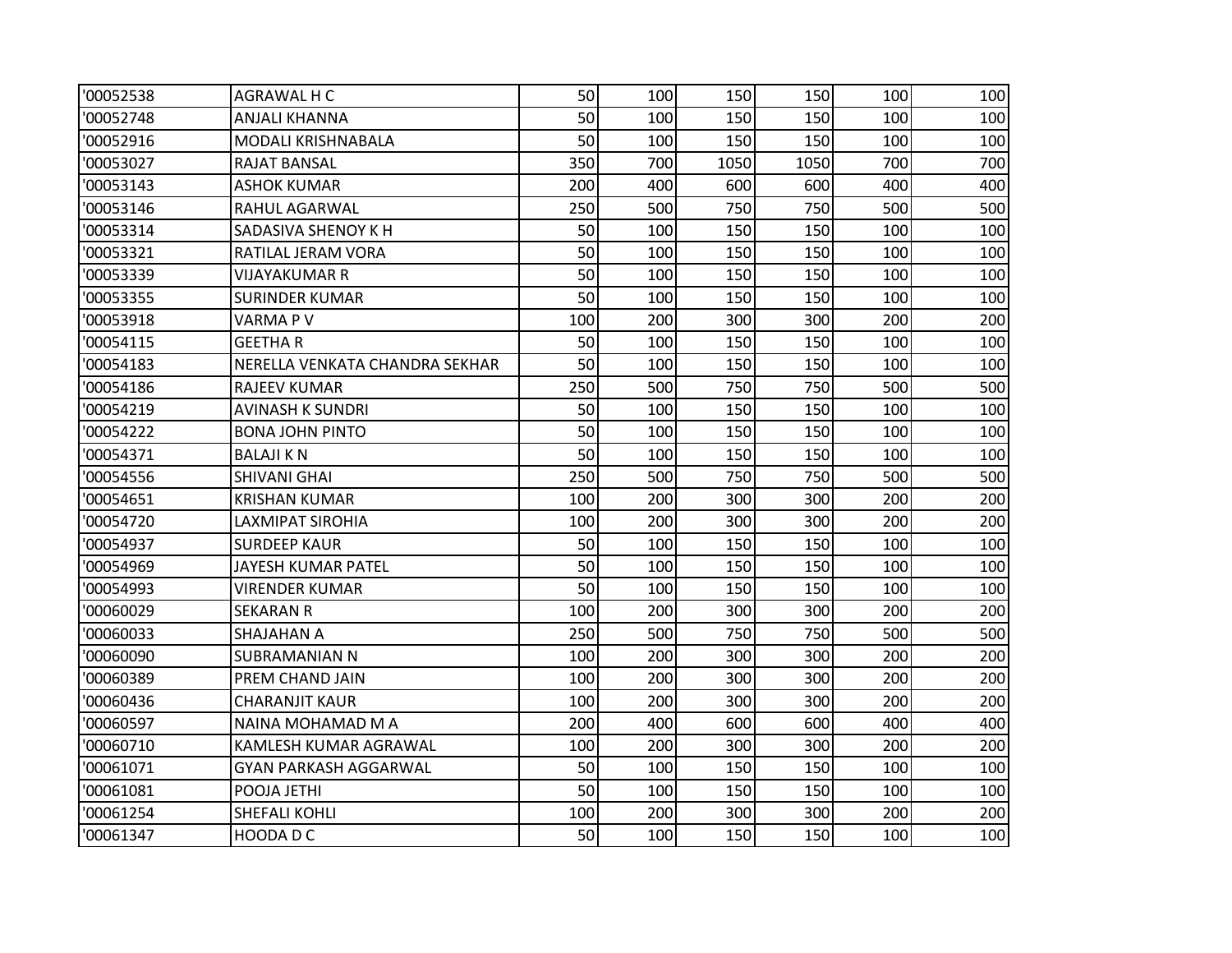| '00061479 | <b>RITU RASTOGI</b>           | 50  | 100 | 150 | 150 | 100 | 100 |
|-----------|-------------------------------|-----|-----|-----|-----|-----|-----|
| '00061491 | <b>MATHINI DEVI B</b>         | 50  | 100 | 150 | 150 | 100 | 100 |
| '00061553 | <b>SUJATA PANDA</b>           | 50  | 100 | 150 | 150 | 100 | 100 |
| '00061554 | <b>SUJATA PANDA</b>           | 50  | 100 | 150 | 150 | 100 | 100 |
| '00061555 | <b>MAYADHAR PANDA</b>         | 100 | 200 | 300 | 300 | 200 | 200 |
| '00061640 | <b>DALJEET GILL</b>           | 100 | 200 | 300 | 300 | 200 | 200 |
| '00061642 | <b>HIRDESH GUPTA</b>          | 100 | 200 | 300 | 300 | 200 | 200 |
| '00061737 | <b>CHANDRUD</b>               | 150 | 300 | 450 | 450 | 300 | 300 |
| '00061739 | RABINDRA SINGH                | 150 | 300 | 450 | 450 | 300 | 300 |
| '00061935 | <b>NEETA KAPUR</b>            | 50  | 100 | 150 | 150 | 100 | 100 |
| '00061936 | <b>PUSHKAR RAJ POPLI</b>      | 50  | 100 | 150 | 150 | 100 | 100 |
| '00062043 | RAKESH AGARWAL                | 50  | 100 | 150 | 150 | 100 | 100 |
| '00062361 | ANJU AGARWAL                  | 50  | 100 | 150 | 150 | 100 | 100 |
| '00062374 | SUBRAMANIAN R                 | 50  | 100 | 150 | 150 | 100 | 100 |
| '00062476 | SHALU GUPTA                   | 50  | 100 | 150 | 150 | 100 | 100 |
| '00062609 | <b>SHUVRADIP SAHA</b>         | 100 | 200 | 300 | 300 | 200 | 200 |
| '00062613 | <b>BHANU PRAKASH</b>          | 200 | 400 | 600 | 600 | 400 | 400 |
| '00062793 | <b>PARKASH OM</b>             | 200 | 400 | 600 | 600 | 400 | 400 |
| '00063055 | <b>RENU GUPTA</b>             | 50  | 100 | 150 | 150 | 100 | 100 |
| '00063136 | <b>ALOK BAJPAI</b>            | 100 | 200 | 300 | 300 | 200 | 200 |
| '00063169 | <b>UMA SHARMA</b>             | 50  | 100 | 150 | 150 | 100 | 100 |
| '00063422 | <b>GOPAL DASS NARWAL</b>      | 50  | 100 | 150 | 150 | 100 | 100 |
| '00063588 | <b>PUSHPABEN L PATEL</b>      | 50  | 100 | 150 | 150 | 100 | 100 |
| '00063697 | <b>SUNITA SINGH</b>           | 150 | 300 | 450 | 450 | 300 | 300 |
| '00063793 | NAPA CHANDRASEKHAR            | 250 | 500 | 750 | 750 | 500 | 500 |
| '00063926 | <b>NAFEES AHMAD GHAURI</b>    | 50  | 100 | 150 | 150 | 100 | 100 |
| '00063938 | RANJIT PRATAP                 | 250 | 500 | 750 | 750 | 500 | 500 |
| '00063966 | <b>SHYAM SUNDER CHOWDHARY</b> | 50  | 100 | 150 | 150 | 100 | 100 |
| '00064124 | <b>SURESH KUMAR KUNDLIA</b>   | 150 | 300 | 450 | 450 | 300 | 300 |
| '00064165 | ANJANA BANERJEE               | 50  | 100 | 150 | 150 | 100 | 100 |
| '00064172 | KAUSTUBH SHRIDHAR TENDULKAR   | 50  | 100 | 150 | 150 | 100 | 100 |
| '00064211 | SARLA RANI SETH               | 50  | 100 | 150 | 150 | 100 | 100 |
| '00064442 | <b>MEENA GUPTA</b>            | 50  | 100 | 150 | 150 | 100 | 100 |
| '00064505 | <b>AMIT SHOREY</b>            | 150 | 300 | 450 | 450 | 300 | 300 |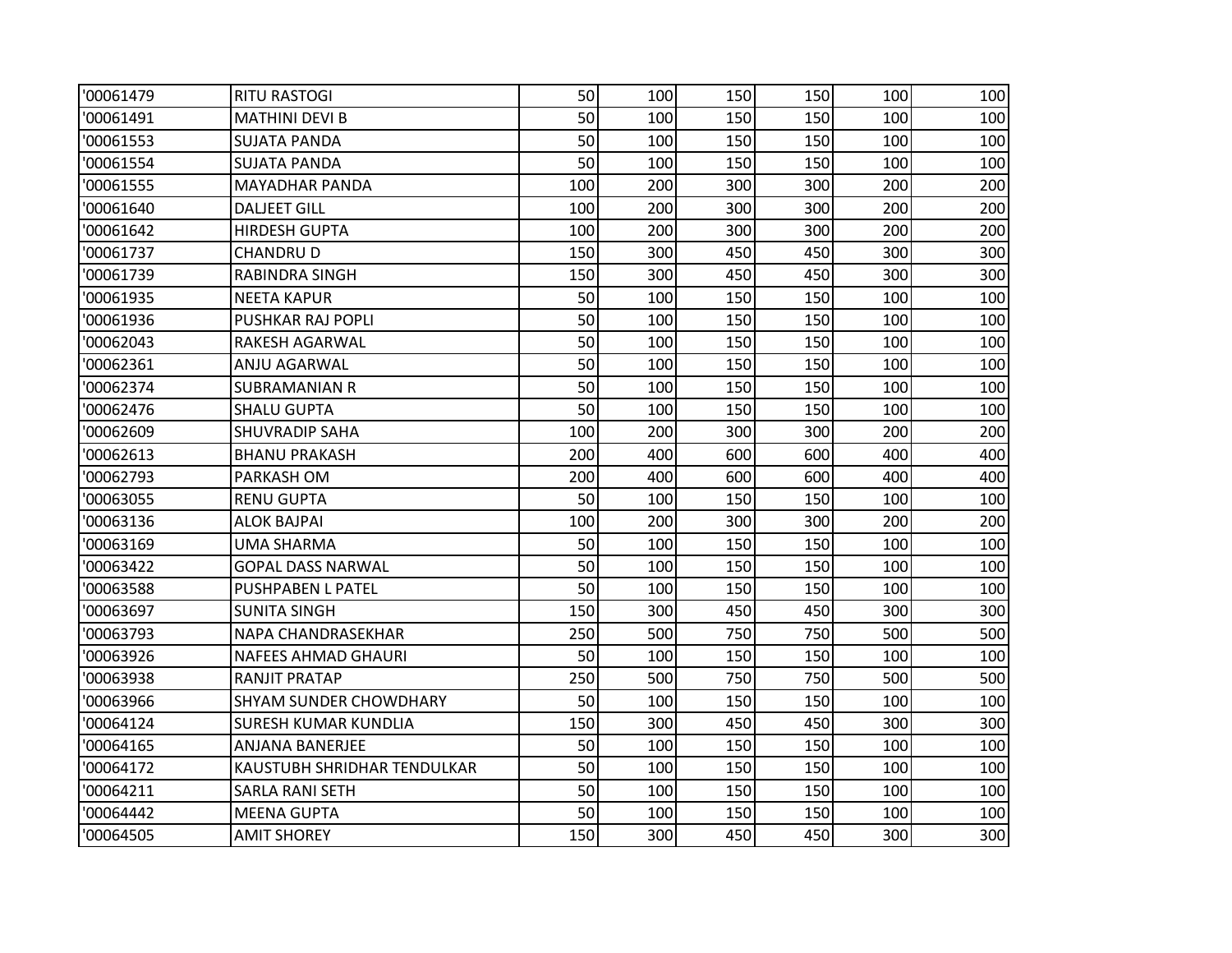| '00064535 | <b>SAHEB HUSSAIN</b>            | 100 | 200 | 300  | 300  | 200 | 200 |
|-----------|---------------------------------|-----|-----|------|------|-----|-----|
| '00064708 | DAS M C                         | 100 | 200 | 300  | 300  | 200 | 200 |
| '00064901 | SAEED-UD-DIN                    | 50  | 100 | 150  | 150  | 100 | 100 |
| '00065033 | RAJASRI GUHA                    | 100 | 200 | 300  | 300  | 200 | 200 |
| '00065131 | <b>GURUSAMY A</b>               | 50  | 100 | 150  | 150  | 100 | 100 |
| '00065149 | MANOJ JAGDISH MALHOTRA          | 50  | 100 | 150  | 150  | 100 | 100 |
| '00065411 | AMBUJA                          | 100 | 200 | 300  | 300  | 200 | 200 |
| '00066362 | <b>URMILA GOEL</b>              | 100 | 200 | 300  | 300  | 200 | 200 |
| '00066839 | SHEETAL KUMAR KASHI             | 350 | 700 | 1050 | 1050 | 700 | 700 |
| '00066909 | MALPANI TRADE LINKS PVT LTD     | 100 | 200 | 300  | 300  | 160 | 200 |
| '00066982 | <b>GAURAV KUMAR</b>             | 150 | 300 | 450  | 450  | 300 | 300 |
| '00067003 | <b>NEENA KHANNA</b>             | 200 | 400 | 600  | 600  | 400 | 400 |
| '00067430 | <b>SHAKUNTALA DEVI</b>          | 250 | 500 | 750  | 750  | 500 | 500 |
| '00067541 | NIRMALA DEVI T                  | 50  | 100 | 150  | 150  | 100 | 100 |
| '00067809 | <b>GUPTA AK</b>                 | 150 | 300 | 450  | 450  | 300 | 300 |
| '00067857 | NAGENDRA VENKA SWAMY            | 300 | 600 | 900  | 900  | 600 | 600 |
| '00068066 | RAMAKRISHNAN R                  | 100 | 200 | 300  | 300  | 200 | 200 |
| '00068457 | <b>SISIR KUMAR MONDAL</b>       | 50  | 100 | 150  | 150  | 100 | 100 |
| '00068480 | ANIL KUMAR SOOD & SONS (HUF)    | 50  | 100 | 150  | 150  | 100 | 100 |
| '00069170 | <b>JUGAL KISHORE BOHRA</b>      | 50  | 100 | 150  | 150  | 100 | 100 |
| '00069921 | LAKSHMI B J R                   | 50  | 100 | 150  | 150  | 100 | 100 |
| '00070251 | <b>BASUDEO MOHATA</b>           | 100 | 200 | 300  | 300  | 200 | 200 |
| '00071000 | LAKSHMI B J R                   | 100 | 200 | 300  | 300  | 200 | 200 |
| '00071042 | <b>ASHOK KUMAR PYNE</b>         | 100 | 200 | 300  | 300  | 200 | 200 |
| '00071092 | <b>ASHOK KUMAR GUPTA</b>        | 250 | 500 | 750  | 750  | 500 | 500 |
| '00071097 | <b>GOVIND KUMAR</b>             | 50  | 100 | 150  | 150  | 100 | 100 |
| '00071449 | SANDHYA MITTAL                  | 250 | 500 | 750  | 750  | 500 | 500 |
| '00071559 | RABINDRA NATH BISWAS            | 150 | 300 | 450  | 450  | 300 | 300 |
| '00071736 | <b>BHANUMATI JAYANTILAL SAM</b> | 150 | 300 | 450  | 450  | 300 | 300 |
| '00071964 | <b>BHASKARD</b>                 | 100 | 200 | 300  | 300  | 200 | 200 |
| '00072360 | <b>GEETA DEVI</b>               | 50  | 100 | 150  | 150  | 100 | 100 |
| '00072751 | DINESH PARNAMI                  | 50  | 100 | 150  | 150  | 100 | 100 |
| '00072817 | <b>BABULAL G SHAH</b>           | 50  | 100 | 150  | 150  | 100 | 100 |
| '00073527 | PRADIP KUMAR SIPANI             | 50  | 100 | 150  | 150  | 100 | 100 |